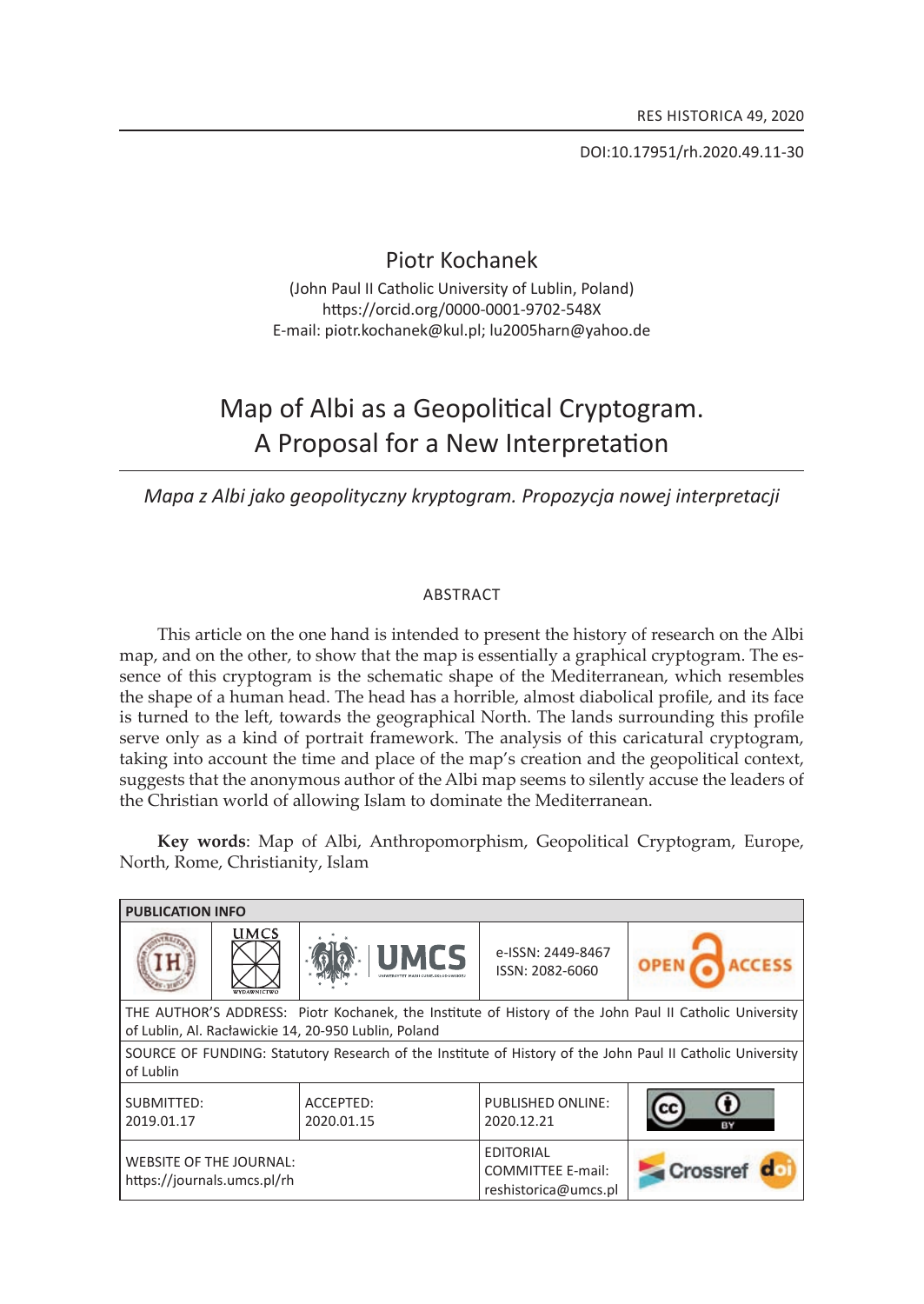The map that is the subject of this analysis is one of the oldest surviving maps of the world because it is dated either to the 8th or 9th century. However, the map of Albi (fig.  $1$ )<sup>1</sup> has never aroused much interest among researchers<sup>2</sup>. It is usually mentioned as a formality, because a cartographic relic of this class cannot be omitted, but neither the legends surrounding it nor its graphic aspect attract the attention of historians of cartography. Meanwhile, it is worth looking at this map not so much from the perspective of history of maps, but through a prism of potentially encoded graphic patterns that have so far been overlooked by historians of

<sup>1</sup> Map of albi, original source: albi, Bibliothèque municipale, Ms 29, sheet 487 (original size: 290 x 230 mm; date of creation: 8th or 9th century). Map 'metrics': k. Miller, *Mappaemundi. Die ältesten Weltkarten*, iii. heft, *Die kleineren Weltkarten*, stuttgart 1895, p. 57; M. Destombes, *Mappemondes A.D. 1200–1500. Catalog prepare par la Commission des Cartes Anciennes de l'Union Géographique Internationale*, 'Monumenta cartographica Vetustioris aevi i' 1964, 46, 22, 1; J. strzelczyk, *Gerwazy z Tilbury. Studium z dziejów uczoności geograficznej w średniowieczu*, in: *Monografie z Dziejów Nauki i Techniki*, vol. 66, wrocław–warszawa 1970, p. 208; J.G. arentzen, *Imago mundi cartographica. Studien zur Bildlichkeit mittelalterlicher Weltuns Ökumenekarten unter besonderer Berücksichtigung des Zusammenwirkens von Text und Bild*, 'Münstersche Mittelalter-schriften' 1984, 53, pp. 48–50; a.h. sijmons, h. Wallis, *Atlas de*  Santarém. Fascimile of the Final Edition 1849. Explanatory Notes, Amsterdam 1985, p. 49 (plate 4, no. 1); A.D. von den Brincken, *Fines Terrae. Die Enden der Erde und der vierte Kontinent auf mittelalterlichen Weltkarten*, 'schriften der Monumenta Germaniae historica' 1992, 36, pp. XViii–19 (27), 32–33; L.s. Chekin, *Northern Eurasia in Medieval Cartography. Inventory, Text, Translation, and Commentary*, 'terrarum Orbis' 2006, 4, pp. 93–94 (Vii. 1.). the text of the map's legends: M.F. le Vicomte de santarém, *Essai sur l'histoire de la cosmographie et de la cartographie pendant le Moyen-Âge*, vol. 2, Paris 1850, pp. 26–31; J. Lelewel, *Géographie du Moyen Âge*, vol. 1, Bruxelles 1952 (reprint: amsterdam 1966), p. LXXViii; k. Miller, *Mappaemundi*, pp. 58–59; F. Glorie, *Mappa mundi e codice Albigensi 29*, in: *Itineraria et alia geographica*, *Corpus Christianorum. Series Latina*, vol. 175 turnholti 1965, p. 469; l.s. chekin, *op. cit.*, pp. 94–95 (Vii.1.). text fragments from the map's legends: H. wuttke, *Ueber Erdkunde und Karten des Mittelalters*, Leipzig 1853, pp. 26–28; L. Bagrow, r.a. skelton, *Meister der Kartographie*, 5th ed., Berlin 1985, p. 52; a.D. von den Brincken, *Fines*, pp. 33, 151, 173; eadem, *Herausragende Plätze der antiken Geschichte im Bild der mittelalterlichen Ökumene-Karte (9. bis beginnendes 14. Jahrhundert)*, in: *Geschichtsdeutung auf alten Karten. Archäologie*  und Geschichte, ed. D. Unverhau, Wolfenbütteler Forschungen, vol. 101, Wiesbaden 2003, pp. 39–40; eadem, *Studien zur Universalkartographie des Mittelalters*, in: *Veröffentlichungen des Max-Planck-Instituts für Geschichte*, ed. th. szabó, vol. 229, Göttingen 2008, pp. 666– 667; R. Galichian, *Countries South of the Caucasus in Medieval Maps. Armenia, Georgia and Azerbaijan*, london 2007, p. 44; ch. Deluz, *Une image du monde. La géographie dans l'Occident médiéval (Ve–XVe siècle)*, in: *La terre. Connaissance, représentations, mesure au Moyen Âge*, L'Atelier du Médiéviste, ed. P. Gautier Dalché, vol. 13, Turnhout 2013, p. 32; M.T. Nurminen, *Die Welt in Karten. Meisterwerke der Kartographie,* transl. G. Beitscher, G. seidel, Darmstadt 2017, pp. 42–43. source of the copy: L.s. Chekin, *op. cit.*, p. 394 (Vii.1.). Map redraws (fig. 2–3) were made by the author of the article.

<sup>&</sup>lt;sup>2</sup> It is also relatively rarely reproduced. Currently, probably the most faithful with regards to color copies of this map are published in: r. Galichian, *op. cit.*, p. 44, fig. 14a, and above all 45, fig. 14; M.T. Nurminen, op. cit., p. 42.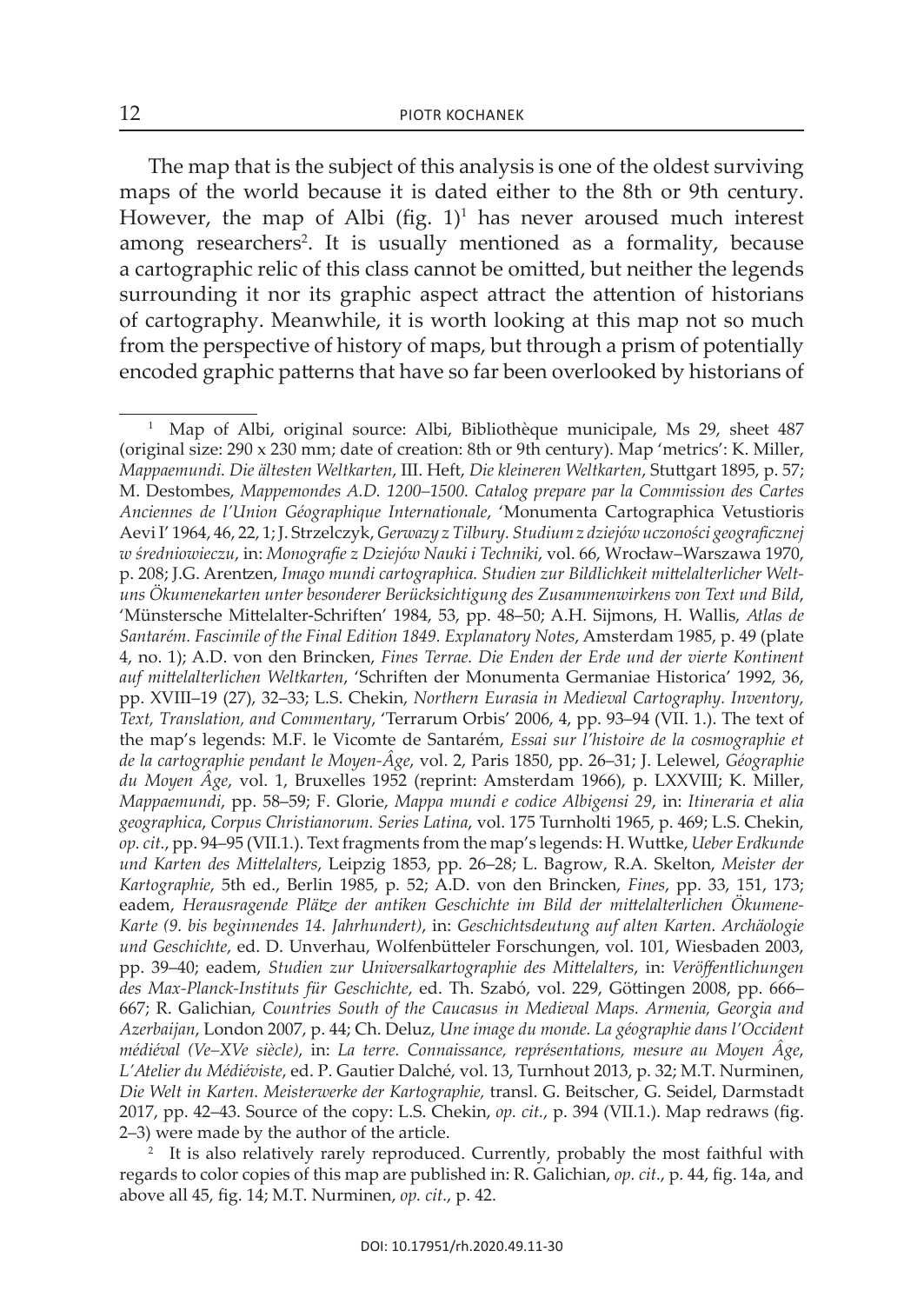cartography, as they should in fact be the subject of research by historians of ideas. the essence of the issue to be discussed below is illustrated as a prologue by the last two drawings (fig.  $2-3$ ). They will be constantly referred to in the following analysis of Albi map graphical design. As one can see, they show what remains after 'cleaning' the map outlines from internal dividing lines and legends. Thus, it is a diagram of a map that the draftsman drew when starting his work. it is this 'clean' outline of the map that seems to reflect the original idea of a medieval cartographer – to depict the Mediterranean sea so that, with the help of its schema, it would be possible to express thoughts that can only be expressed through a well-thought-out cryptogram. it was no coincidence that the medieval draftsman chose the 'backbone' of the then maps, i.e. the Mediterranean sea, and shaped it into a caricature of the left profile of a human head (fig. 3). Each viewer has to look at them, but not everyone will read this cryptogram, focusing on the seemingly more important content of the legends and the political and administrative divisions of the ecumene, which in this case are in fact to veil the essence of things.



As an introduction, however, it is necessary to recall some basic information about the map as such. it contains 49 legends that are worth recalling here, using the alphabetical order within individual continents: (asia) – *Alenxandria* (sic!), *Antiochia*, *Arabia*, *Armenia*, *Babillonia*, *Caspium*, *Cymiricum mare*, *Deserto*, *Egyptus*, *Fison*, *Iherusalem*, *India*, *Iudea*, *Media*, *Nilum*, *Persida*, *Pontum*, *Rubrum*, *Sina*, *Tigris*; (europa) – *Adrias*, *Agaia*, *Atenas*, *Barbari*, *Britania*, *Gallia*, *Gotia*, *Ionium mare*, *Ispania*, *Italia*, *Macedonia*, *Renus*, *Rodanum*, *Roma*, *Tracia*; (africa) – *Afriga* (sic!), *Cartago*, *Etiopia*, *Ganges fluuius*, *Libiæ*, *Mauritania*, *Nomedia*, *Zephirus*; (insulae 'in Maro nostro') – *Creta, Cursica* (sic!), *Cypra, Sardinia, Sicilia* and the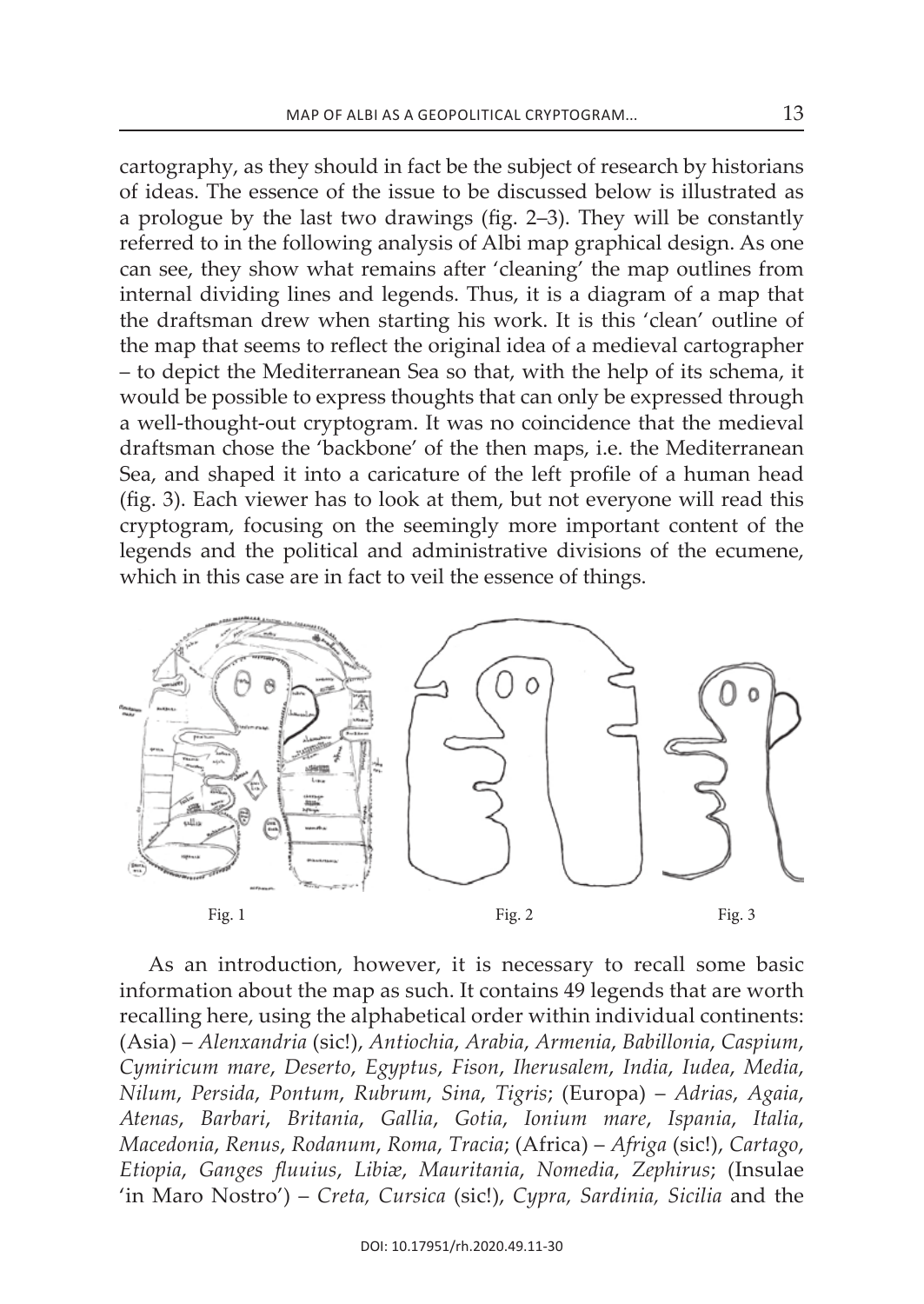term *Oceanum* next to the Straits of Gibraltar<sup>3</sup>. Even a cursory reading of the legends shows that they lack a kind of classic notion used by cartographers of the time, namely the term *Paradisus*. The author of the map did not find a place for paradise on it, although he did mention the rivers associated with it at that time on the strength of centuries-old tradition. it remains an open question whether he did it deliberately, or, for example, due to a lack of space or because he considered paradise to be a spiritual reality that had been lost by mankind once and for all. however, looking at the caricature of the Mediterranean, one gets the impression that the cartographer could not and did not want to place paradise above the caricature of the head, as paradise is a kind of a crown of the most sublime human desires and aspirations. The draftsman was therefore not a hypocrite, but someone who tried to express his opinion on the contemporary world.

the Map of albi was discovered by Guglielmo Libri (1 January 1803 – 28 september 1869). He is also the author of the first description of both the manuscript containing the map and the map itself. This description proves that G. Libri was aware of the importance of his discovery: 'A collection written in the 8th century […]. it consists of different extracts from ecclesiastical authors; there is also an anonymous geography treatise and a world map. The writing is sometimes uncial, sometimes Merovingian. all the names written on this world map are in small uncial letters. […] this precious document […] is perhaps the oldest figured geographical monument in the world'4 . Manuel Francisco le Vicomte de santarém  $(18$  November 1791 – 17 January 1856) returned to the subject of the map of Albi a few years later<sup>5</sup>. Apart from providing the legends of the map (cf. annotation 1), the most important observation from his description is: 'In a manuscript kept in the library of Alby [...] there is a geographical map, colored in green, of the same period as the rest of the manuscript, which is a square folio, on parchment, from the 7th to the 8th century<sup>'6</sup>.

List of the map's legends from: F. Glorie, *op. cit.*, p. 469.

<sup>&</sup>lt;sup>4</sup> '[...] un recueil écrit au VIIIe siècle [...] Il se compose de différents extraits d'auteurs ecclésiastiques; on y trouve aussi un traité de géographie anonyme et une mappemonde. L'écriture est tantôt onciale, tantôt mérovingienne. Tous les noms écrits sur cette mappemonde sont en petites lettres onciales […] ce document précieux […] est peut-être le plus ancien monument géographique figuré qui existe au monde'. G. Libri, *Notices des manuscrits de quelques bibliothèques des départements*, Paris 1842, p. 50; cf. M.F. le Vicomte de santarém, *Essai,* vol. 2, p. 25.

<sup>&</sup>lt;sup>5</sup> His full name was: Manuel Francisco de Barros e Sousa de Mesquita de Macedo Leitão e Carvalhosa, Le Vicomte de Santarém.

<sup>&</sup>lt;sup>6</sup> 'Dans un manuscrit conservé à la bibliothèque d'Alby [...] on trouve une carte géographique, coloriée en vert, de la même époque que le reste du manuscrit, qui est in-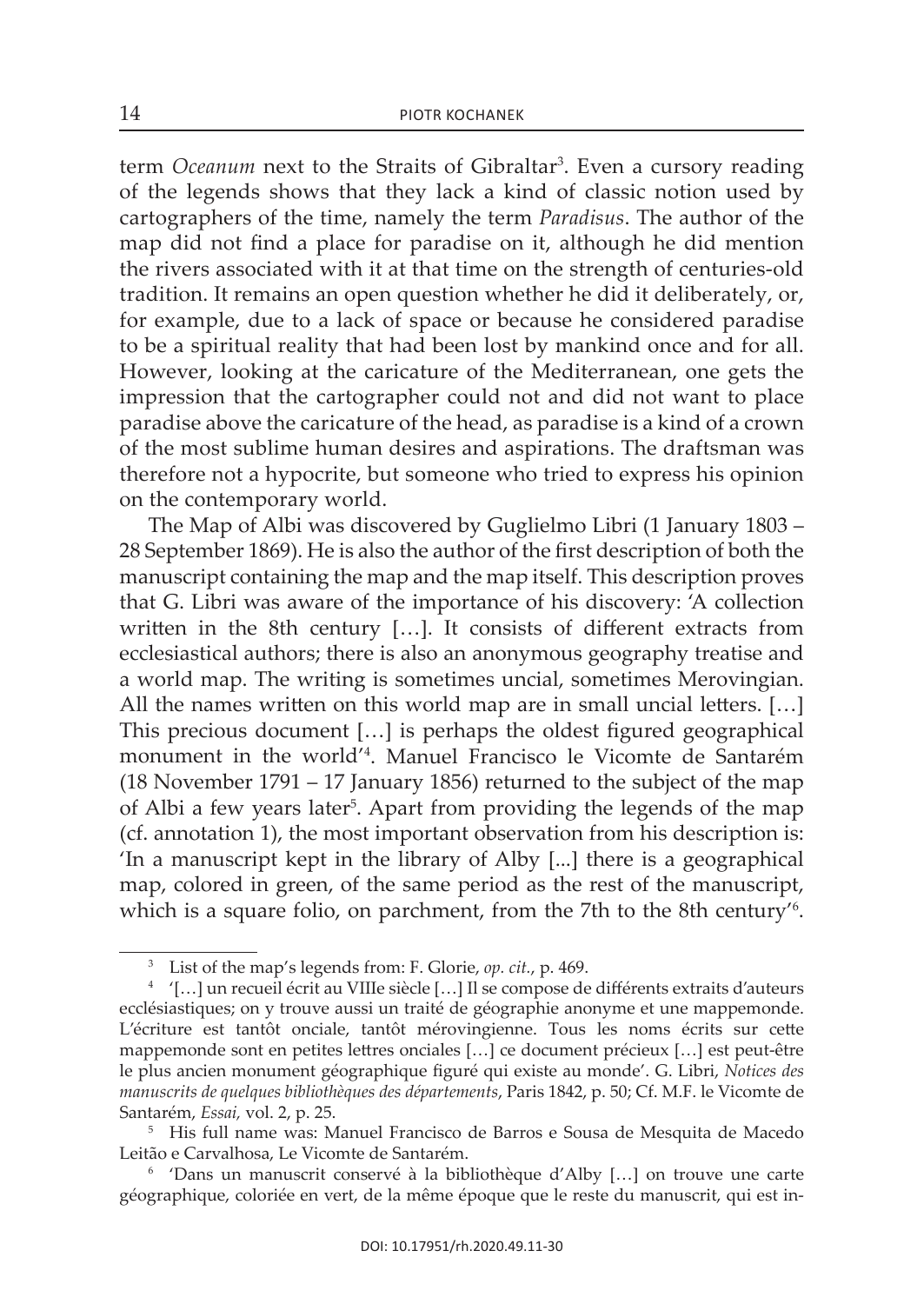The map was also featured in the Santaréma Atlas, published in 1849<sup>7</sup>. in the same year the facsimile of the map was reproduced in the 'catalog général des manuscrits'8 . the note in this catalog also lists all the treaties contained in the codex of albi and includes a remark about the map itself: 'this manuscript […] contains 156 pages and is incomplete. the treaties it contains are of different scripts […]. number 10 is a very rough world map, executed at the end of the 7th or at the beginning of the 8th century. The writing is uncial'<sup>9</sup>. Eustachy Januszkiewicz (26 November 1805 – 27 august 1874) informed Joachim Lelewel (22 March 1786 – 29 May 1861) about the publication of the above note and the facsimile of the map, about which the historian writes directly in the first volume of 'Géographie du Moyen  $\hat{A}$ ge', published in 1852<sup>10</sup>. This reproduction served J. Lelewel both to read the map's legends (cf. annotation 1) and to place a much smaller copy of it among the maps added to the *Prolégomènes* of the said first volume<sup>11</sup>. In the opinion of the Polish researcher, the map of Albi 'est construite sur la description d'Ethicus'<sup>12</sup>. J. Lelewel referred to Pseudo-Aethicus' (the 6th/7th century) writing, entitled *Cosmographia*<sup>13</sup>. The next researcher who worked on this map was Heinrich wuttke (12 February 1818 – 14 June 1876) with his study dating back to 1853. at the beginning of his considerations, he stated that the rectangular shape of the map was suggested to its author by the text of Matt 24: 31: 'And he will send out his angels  $[\dots]$  they will gather his elect from the four winds  $[\dots]^{14}$ . Then H. wuttke repeats the thesis that the map was created in the 8th century. however, he added a further specification to this date: 'Merwingerzeit' [sic!] – 'the period of Merovingian rule'<sup>15</sup>. H. wuttke also put forward the

folio carré, sur parchemin, du VII<sup>e</sup> au VIII<sup>e</sup> siècle'. M.F. le Vicomte de Santarém, *Essai,* vol. 2, pp. 24–25.

<sup>7</sup> M.F. le Vicomte de santarém, *Atlas composé de mappemondes, de portolans et de cartes hydrographiques et historiques depuis le VIe jusqu'au XVIIe* siècle, Paris 1849, board 4.

<sup>8</sup>*Catalog général des manuscrits des bibliothèques publiques des départements*, vol. 1, Paris 1849, a reproduction of the map can be found on pp. 486 and 487.

<sup>9</sup>'Ce manuscrit […] contient 156 pages et est incomplet. Les traités qu'il renferme sont de différentes écritures [...]. Le nº 10 est une mappemonde très grossière, exécutée à la fin du septième ou au commencement du huitième siècle. L'écriture est onciale'. *Ibidem*, p. 487.<br><sup>10</sup> J. Lelewel, *Géographie du Moyen Âge*, vol. 1, p. LXXVIII.

<sup>&</sup>lt;sup>11</sup> *Ibidem*, after p. CXXXVI, board 4. dated 5 January 1852. J. Lelewel did not have any copy of the map of albi when working on his atlas, cf. J. lelewel, *Géographie du Moyen Âge. Atlas*, Bruxelles 1849.

<sup>&</sup>lt;sup>12</sup> J. Lelewel, *Géographie du Moyen Âge*, vol. 1, p. LXXVIII.

<sup>&</sup>lt;sup>13</sup> This treatise was published by Alexander Riese (2 June  $1840 - 8$  October 1924), cf. *Geographi Latini Minores*, coll. a. riese, Heilbronn 1878 (reprint: Hildesheim 1964), pp. 71–103.

<sup>&</sup>lt;sup>14</sup> The Bible translation source: *Biblia Tysiąclecia*, 2nd edition, Poznań–Warszawa 1971.

<sup>15</sup> H. wuttke, *op. cit.*, p. 26.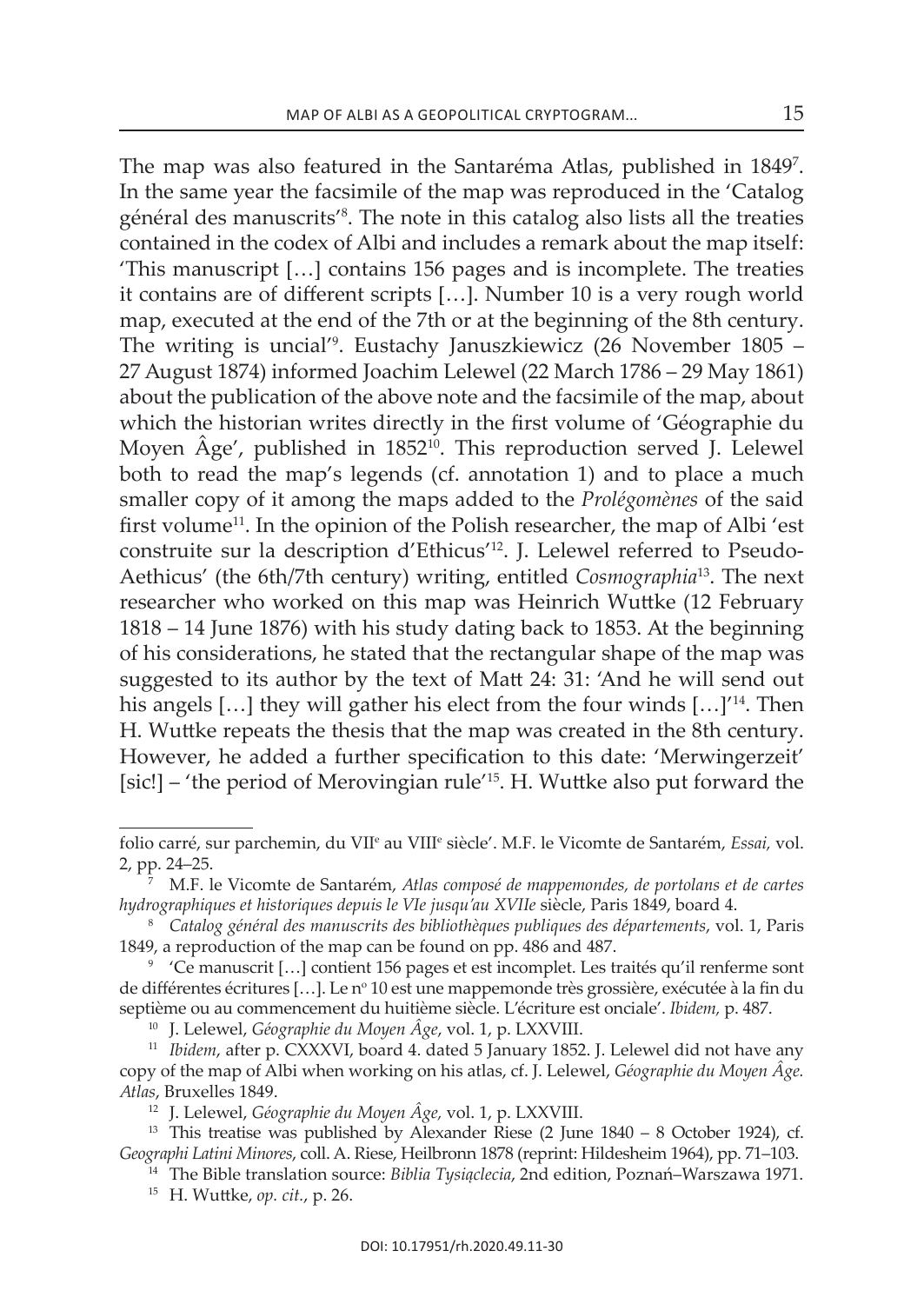hypothesis that the author of the map of albi had briefly seen the map of Cosmas indicopleustes (the 6th century), and then tried (quite ineptly) to repeat the same scheme by drawing his own map<sup>16</sup>. As a consequence, the German researcher formally linked the map of albi with the Byzantine cartographic tradition, suggesting that it is its distant (and somewhat distorted) echo. in his opinion, the map's legends were supposed to come from Julius Honorius' *Cosmographia* (the 4th/5th century)<sup>17</sup>, and therefore from the writing with the same title as Pseudo-Aethicus' treatise<sup>18</sup>. a dozen or so years later, in 1871, to be precise, the German researcher again took up the subject of the map of albi. he then repeated his earlier opinion about the relationship between the shape of the map and the above-mentioned verse from the Gospel of st Matthew (24:31). He also recalled the map's dating and its potential formal relationship with the Kosmas map. A novelty of sorts was the supposition that the place where the map, inspired by the cosmas' model of the ecumene, was created may have been Ravenna, 'because there they got acquainted with Greek scripts for a long time<sup>'19</sup>. Thus, the German author makes an allusion to the Byzantine exarchate of Ravenna, which was established in 584 and existed until 751, when the city was conquered by the Lombards. He also criticised J. lelewel's opinion that the work of Pseudo-aethicus was the source of the legends about the said map<sup>20</sup>. The Italian geographer Giovanni Marinelli (28 February 1846 – 2 May 1900) returned to the issues related to this map in 1882<sup>21</sup>. His dissertation was translated into German in 1884, which greatly expanded the scope of its scientific influence. G. Marinelli took over from H. wuttke the thesis about the formal similarity of the of Albi to the Cosmas' model of the world<sup>22</sup>. On the other hand, his term 'Merwingerzeit' had undergone a certain significant transformation, becoming a kind of the second name of the map of albi: 1. 'the 8th century Merovingian map of the Alby library<sup> $23$ </sup>; 2. 'the so-called Meroving map

<sup>16</sup> *Ibidem*.

<sup>&</sup>lt;sup>17</sup> *Ibidem*. The text of the treatise can be found in: *Geographi Latini Minores*, pp. 21–55.

<sup>&</sup>lt;sup>18</sup> On the work of Julius Honorius and Pseudo-Aethicus, see: J. Strzelczyk, op. cit., pp. 82–83.

<sup>&</sup>lt;sup>19</sup> 'weil sich dort noch lange einige Bekanntschaft mit griechischen Schriften erhielt'. H. wuttke, *Die Karten der seefahrenden Völker Südeuropas bis zum ersten Druck der Erdbeschreibung des Ptolemäus. Zur Geschichte der Erdkunde im letzten Drittel des Mittelalters*, Dresden, 1871, p. 7.

<sup>20</sup> *Ibidem*, p. 7, annotation 1.

<sup>21</sup> G. Marinelli, *La geografia e i Padri della Chiesa*, 'Bolletino della società Geografica italiana' 1882, 16, 5–7, pp. 472–498, 532–573.

<sup>&</sup>lt;sup>22</sup> G. Marinelli, *Die Erdkunde bei den Kirchenvätern*, transl. L. Neumann, Leipzig 1884, pp. 67–68.

<sup>23</sup> 'die merovingische Karte der Bibliothek von alby aus dem 8. Jahrhundert'. *Ibidem*, p. 11.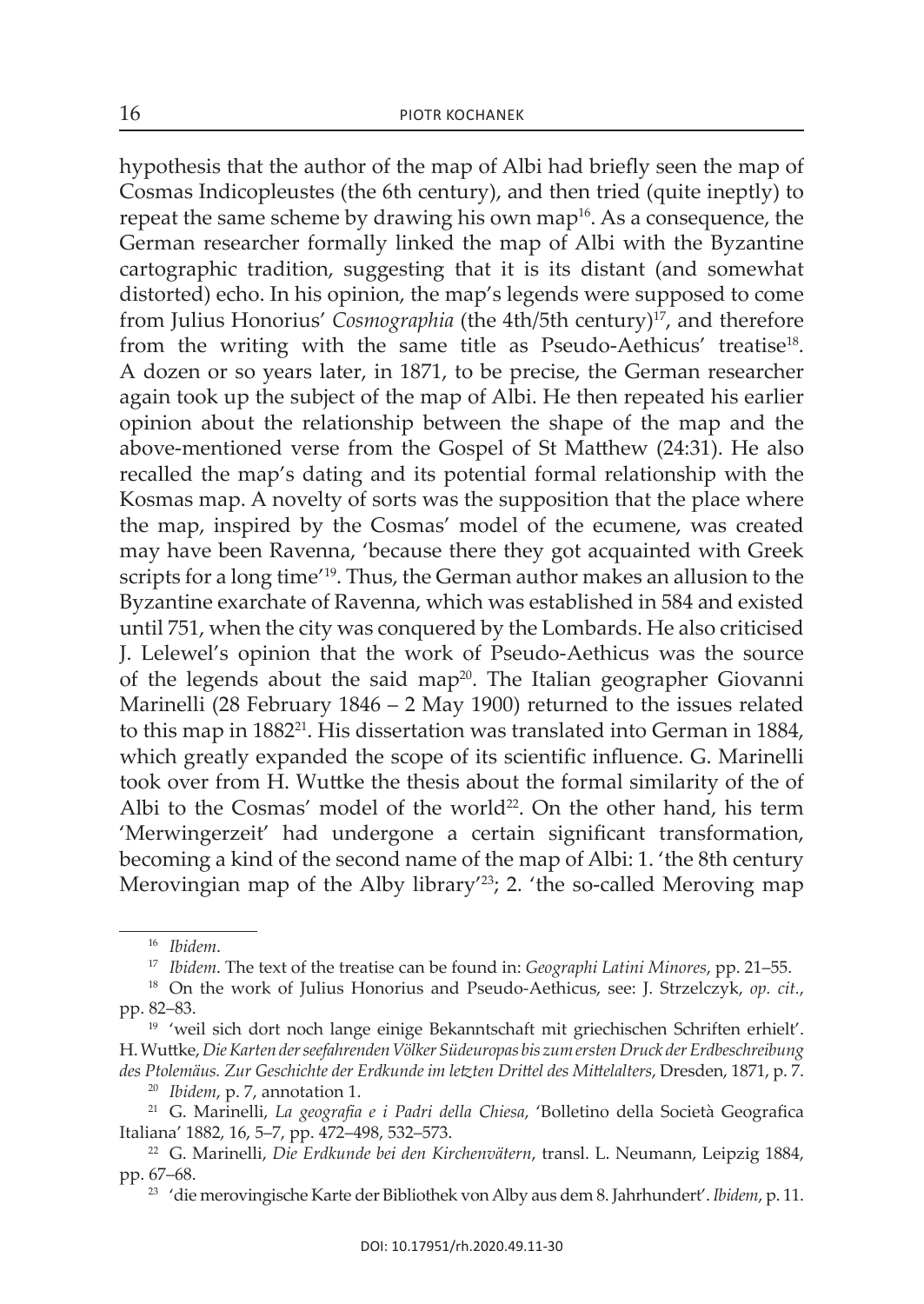from alby'24. G. Marinelli also strongly argued with J. lelewel's thesis about the relationship between the map of Albi with Pseudo-Aethicus' treatise25. in his opinion, the map 'actually belongs to the first book of the Histories of Orosius<sup>'26</sup>. This study also includes its reproduction<sup>27</sup>. The next serious analysis of the map was presented by Konrad Miller (21 November 1844 – 25 July 1933) in 1895. He took over the term 'Merowingerkarte' from the German translation of G. Marinelli's dissertation<sup>28</sup>. He also emphasized, as had already been done by G. Libri (1842) and the authors of the 'Catalog général des manuscrits (1849)', that 'the map is written entirely in little uncials'<sup>29</sup>. He quoted H. wuttke's thesis about the formal similarity of the map of albi to the comas' model of ecumene30 and, like his compatriot and G. Marinelli, rejected J. lelewel's supposition that the map had been drawn on the basis of the description contained in Pseudo-Aethicus' treatise<sup>31</sup>. K. Miller also seems to lean towards the thesis of the just cited Italian researcher about the relationship between the map of albi and the first book of Orosius' work (c. 385 – c.  $420)^{32}$ . Finally, he, too, incorporated a reduced redrawing of the map into his analysis<sup>33</sup>. The thesis about the factual dependence of the map on the text of Orosius was then taken over by Théophile Simar (5 February 1883 – 7 July 1930)<sup>34</sup> and Richard Uhden (1 April 1900 – 1 August 1939)<sup>35</sup>, followed by the authors of syntheses crucial for the contemporary history of cartography: Marcel Destombes (27 July 1905 – 26 November 1983)<sup>36</sup> and David Woodward (29 August 1942 – 25 August 2004)<sup>37</sup>. Following from the authority of these researchers, this opinion was propagated by Anna-Dorothee von den Brincken, who would frequently recall it in

<sup>24</sup> 'die sogenannte Merovingerkarte von alby'. *Ibidem*, pp. 66–67.

<sup>25</sup> *Ibidem*, p. 67 and annotation 17. cf. also *ibidem*, p. 11, annotation 27.

<sup>26</sup> 'in wirklichkeit zum ersten Buch der Historien des Orosius gehört'. *Ibidem*, p. 67.

<sup>27</sup> *Ibidem*, p. 68, fig. 8.

<sup>28</sup> K. Miller, *Mappaemundi*, p. 57.

<sup>&</sup>lt;sup>29</sup> 'die Karte ist ganz in kleinen Uncialen geschrieben'. *Ibidem*.

<sup>30</sup> *Ibidem*, p. 59 and annotation 1.

<sup>31</sup> *Ibidem*.

<sup>32</sup> *Ibidem*.

<sup>33</sup> *Ibidem*, p. 58, fig. 12.

<sup>&</sup>lt;sup>34</sup> Th. Simar, *La Géographie de l'Afrique centrale dans l'antiquité et moyen age*, 'Révue Congolaise' 1912–1913, 3, pp. 160–161.

<sup>&</sup>lt;sup>35</sup> R. Uhden, Zur Herkunft und Systematik der mittelalterlichen Weltkarten, 'Geographische zeitschrift' 1931, 37, p. 334.

<sup>36</sup> D. Woodward, *Medieval Mappaemundi*, in: *The History of Cartography*, vol. 1, *Cartography in Prehistoric, Ancient, and Medieval Europe and the Mediterranean*, eds. J.B. Harley, D. Woodward, Chicago–London 1987, p. 347.

<sup>37</sup> M. Destombes, *op. cit.*; see: J. strzelczyk, *op. cit.*, p. 208.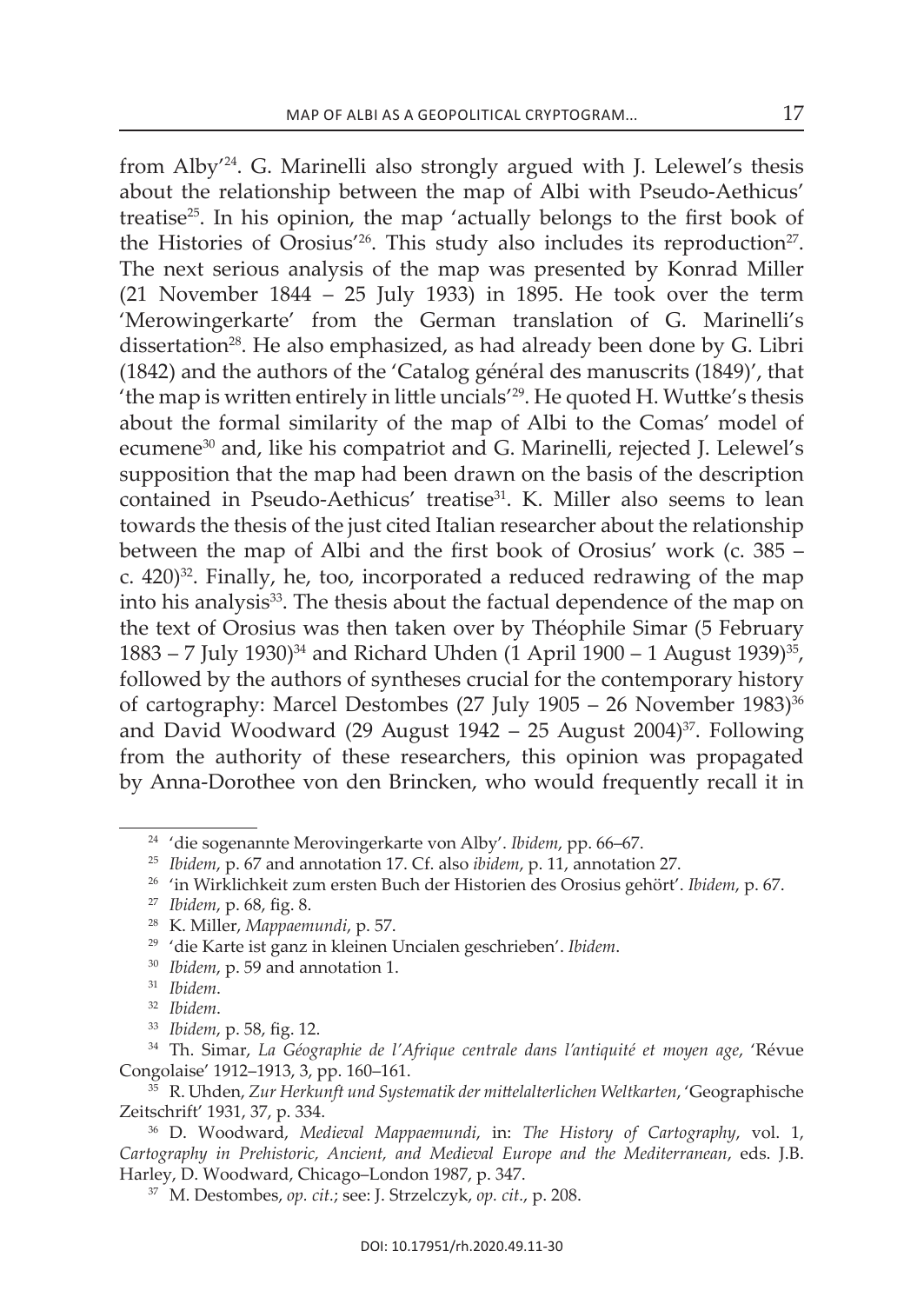many of her works<sup>38</sup>. The view of the German researcher, who took it over without proof as an *argumentum ex auctoritate*, is sometimes heavily criticized<sup>39</sup>, which, however, does not prevent other adepts of the history of cartography from continuing to refer to it<sup>40</sup>. It is also worth mentioning that H. wuttke's thesis concerning the dependence of the map of albi on the Cosmas Indicopleustes' map has never been rejected. Among others, such highly-regarded researchers as Th. Simar<sup>41</sup>, M. Destombes<sup>42</sup>, and Hermenegildo García Aráez<sup>43</sup> used to refer back to it. However, the aforementioned cartographic historians did not write directly about the relationship between the two images of the ecumene, but rather cautiously formulated the hypothesis about the Byzantine influences discernible in the map's graphical design. On the other hand, a more unequivocal stance on this issue, which is a kind of return to the 'pure' thought of H. wuttke, seems to have been taken by Maja Kominko in 2005<sup>44</sup>.

<sup>40</sup> M. hoogvliet, *Pictura et scriptura. Textes, images et herméneutique des mappae mundi (XIII<sup>e</sup> –XVI<sup>e</sup> siècle)*, 'terrarum orbis' 2007, 7, p. 134, annotation 85.

<sup>38</sup> cf. a.D. von den Brincken, *Mappa mundi und Chronographia. Studien zur imago mundi des abendländischen Mittelalters*, 'deutsches archiv für erforschung des Mittelalters' 1968, 24, pp. 139–140; eadem, *Die Ausbildung konventioneller Zeichen und Farbgebungen in der Universalkartographie des Mittelalters*, 'archiv für Diplomatik. schriftgeschichte, siegel- und Wappenkunde' 1970, 16, p. 340; eadem, *«...ut describeretur universus orbis». Zur Universalkartographie des Mittelalters*, in: *Methoden in Wissenschaft und Kunst des Mittelalters,* ed. a. zimmermann, 'Miscellanea Mediaevalia' 1970, 7, p. 265; eadem, *Weltbild der lateinischen Universalhistoriker und -kartographen*, in: *Popoli e paesi nella cultura altomedievale*, *Spoleto*, *23*–*29 April 1981*, 'settimane di studi del Centro italiano di studi sull'alto Medioevo' 1983, 29, 1, p. 390; eadem, *Fines*, pp. 32, 195; eadem, *Roma nella cartografia medievale (secoli IX–XIII)*, in: *Roma antica nel Medioevo. Mito, rappresentazioni, sopravvivenza nella 'Respublica Christiana' dei secoli IX*–*XIII*, *Atti della Quattordecima Settimana Internazionale di Studio*, Mendola, 24–28 agosto 1998, Milano 2001, p. 212; eadem, *Herausragende*, p. 27; eadem, *Jerusalem on Medieval Mappaemundi: A Site Both Historical and Eschatological*, in: *The Hereford World Map: Medieval World Maps and Their Context*, ed. P.D.a. harvey, london 2006, p. 359; eadem, *Beobachtungen zum geographischen Berichtshorizont der lateinischen Weltchronistik*, in: *Iulius Africanus und die christliche Weltchronistik*, ed. M. wallraff, 'texte und untersuchungen zur Geschichte der altchristlichen Literatur' 2006, 157, p. 166; eadem, *Studien*, pp. 37, 99, 128, 250, 595, 651, 688, 710.

<sup>39</sup> this opinion was recently repeated by, among others, s. Pinet, *The Task of the Cleric. Cartography, Translation, and Economics in Thirteenth-Century Iberia*, toronto 2016, p. 148, annotation 26.

<sup>41</sup> th. simar, *op. cit.*, p. 161.

<sup>42</sup> M. Destombes, *op. cit.*, p. 9.

<sup>&</sup>lt;sup>43</sup> H. García Aráez, Los mapamundis de los Beatos. Origen y características principales, 'Miscelánea Medieval Murciana' 1993–1994, 18, p. 56.

<sup>44</sup> M. Kominko, *The Map of Cosmas, the Albi Map and the Tradition of Ancient Geography*, 'Mediterranean Historical Review' 2005, 20, pp. 163-185. Unfortunately, I was unable to retrieve the latter article.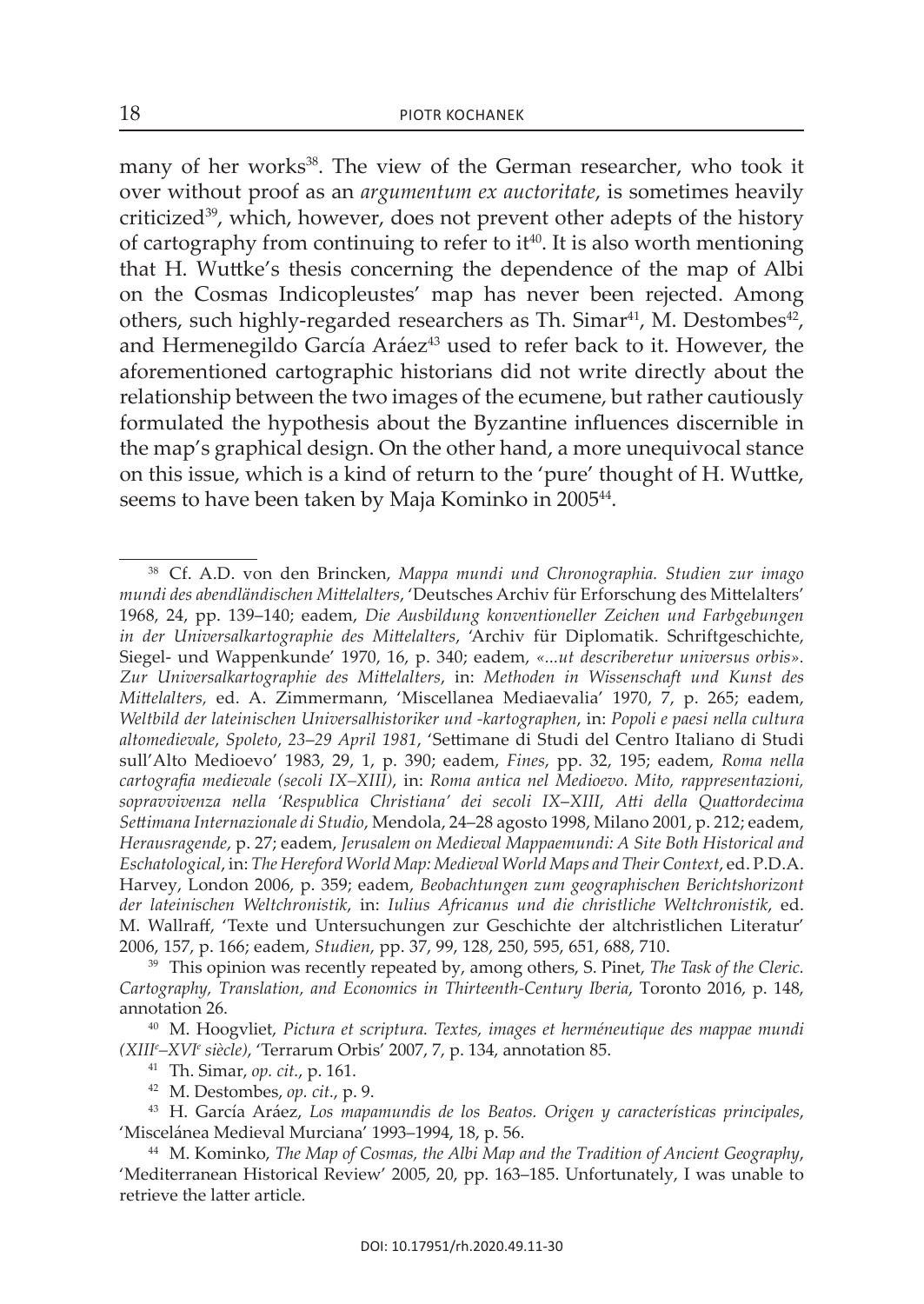this quite detailed presentation of a specific *Urgeschichte* of the research on the albi map shows that in fact these original findings have largely retained their relevance to this day. This applies both to determining the time of its creation and to its alleged dependence on geographical and cartographic sources from late antiquity. The terms 'Merwingerzeit' and 'Merovingerkarte' (or 'Merowingerkarte') have not become obsolete either, as in fact both of these terms can be translated descriptively as 'a map from the Merovingian period'. The 'godfather' of this term is, as mentioned above, H. wuttke, and its promoters are G. Marinelli and K. Miller. Despite some criticism from P. Gautier Dalché, it has been used until today<sup>45</sup>. This eminent French historian of cartography based his reservations on a codicological argument<sup>46</sup>. However, this criticism did not result in the rejection of the second name of the albi map by the scientific community.

It is also worth focusing a bit longer on the legends of the map discussed here. Above all, the names on it have been cited, according to a critical edition from 1965 by François Glorie. There is a total of 49 of these legends. Meanwhile, most scientific studies assume that the albi map contains 50 geographical names. there are also as many legends in the lists by J. Lelewel (1852), k. Miller (1895), and Leonid s. Chekin (2006) – cf. f.n. 1. This difference is due to the fact that F. Glorie did not include Ravenna in his list of toponyms. Doubts in this regard were raised by the Portuguese researcher M.F. le Vicomte de santarém in 1850, when, having analyzed the original map, he commented: 'in the central part [of italy] we read the word Roma, and further on Ruaria? (Maybe Rhetia)'<sup>47</sup>. Meanwhile, J. lelewel, who was using a copy, without hesitation assumed the reading of *Ravenna*. H. wuttke acknowledged santarém's dilemmas. However, although he noted that the Portuguese had seen the original version of the map, he had no doubts himself that this sequence of letters should be

<sup>&</sup>lt;sup>45</sup> Cf. R. Uhden, *op. cit.*, pp. 334, 338; L. Bagrow, R.A. Skelton, *op. cit.*, p. 54; J. Strzelczyk, *op. cit.*, p. 208; J.G. arentzen, *op. cit.*, p. 48; D. Woodward, *op. cit.*, p. 360; r. Galichian, *op. cit.*, p. 44.

<sup>46</sup> P. Gautier Dalché, *De la glose à la contemplation. Place et fonction de la carte dans les manuscrits du haut Moyen Âge*, in: *Testo e imagine nell'Alto Medioevo, 15*–*21 April 1993*, vol. 2, 'settimane di studio del Centro italiano di studi sull'alto Medioevo' 1995, 41, 2, p. 758, annotation 166: 'On ne sait d'ailleurs pourquoi les historiens de la géographie continuent de l'appeler «carte mérovingienne»: l'écriture est une minuscule visigothique (non mérovingienne)' ['we do not know why geography historians continue to call it a «Merovingian map»: the writing is a minuscule Visigothic (not Merovingian)']. Cf. s. Pinet, *op. cit.*, p. 148, annotation 26.

<sup>47</sup> 'On lit dans la partie centrale [de l'italie] le mot *Roma*, et plus loin *Ruaria*? (Peut-être *Rhetia*)'. M.F. le Vicomte de santarém, *Essai,* vol. 2, 28.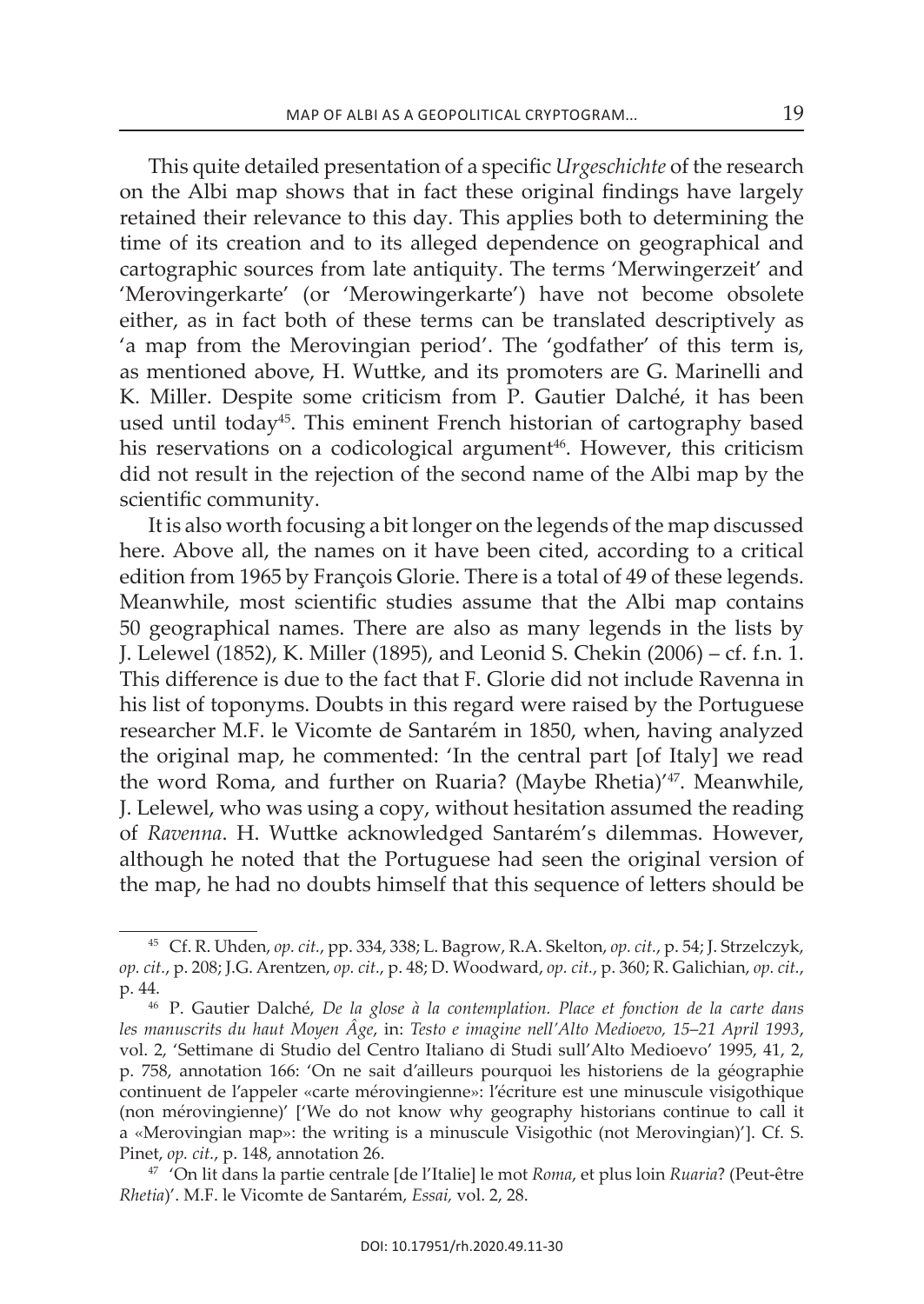interpreted as *Ravenna*48. in 1871 he even recognized, as noted above, that it was Ravenna, mentioned among the map's legends, that could be the place of its origin, as Emilie Savage-Smith recently repeated<sup>49</sup>. The stance of H. Wuttke was welcomed by K. Miller<sup>50</sup>. Then it was confirmed and somewhat fixed by the authority of Leo Bagrow  $(5 \text{ July } 1881 - 9 \text{ August})$ 1957) and Raleigh A. Skelton (21 December 1906 – 7 December 1970)<sup>51</sup>. however, after 1965, many researchers believed that the *Ravenna* toponym appears on the original map of Albi. These are, among others: A.-D. von den Brincken<sup>52</sup>, L.S. Chekin<sup>53</sup>, and Ruben Galichian<sup>54</sup>. Meanwhile, both santarém and F. Glorie, who analyzed the original map of albi, concluded that the word *Ravenna* could not be read out of the letters there. in the current state of affairs, there have been two sets of legends of this map in the scientific circulation: one containing 50 of them, the other 49. However, the dominant view today is that the *Merovingerkarte* has 50 names, including *Ravenna*.

H. wuttke's thesis, according to which the albi map is to be an ineptly prepared copy of the cosmas' model of the world, was undoubtedly formulated too radically. in fact, the next generations of cartographic historians tried to tone it down, as mentioned above. However, this opinion, in all its radicalism, provides an apt reflection of a fundamental problem with the said map. The point is that the map (although it is not the only such case) in a way does not fit the graphical patterns of medieval Latin maps known today. The map of Albi, as has been emphasized by the authors of map classification systems for a long time<sup>55</sup> (and by many contemporary researchers, including the

<sup>48</sup> H. wuttke, *Ueber*, p. 27, annotation 1. in the said annotation the German historian pointed out a few other actually erroneous readings of the albi map legends to the Portuguese.

<sup>49</sup> e. savage-smith, *Cartography*, in: *A Companion to Mediterranean History*, eds. P. Horden, S. Kinoshita, New York 2014, p. 185.

<sup>50</sup> K. Miller, *Mappaemundi*, p. 58.

<sup>&</sup>lt;sup>51</sup> L. Bagrow, R.A. Skelton, op. cit., p. 52. The first edition of this work was published in 1963.

<sup>52</sup> a.D. von den Brincken, *Fines*, p. 33.

<sup>53</sup> l.s. chekin, *op. cit.*, p. 94.

<sup>54</sup> r. Galichian, *op. cit.*, p. 44.

<sup>55</sup> cf. M.c. andrews, *The Study and Classification of Medieval Mappae Mundi*, 'Archaeology' 1926, 75, p. 70; R. Uhden, *op. cit.*, pp. 334, 338; M. Destombes, *op. cit.*, pp. 17 and 23; D. Woodward, *op. cit.*, p. 347; e. edson, *Maps in Context: Isidore, Orosius, and the Medieval Image of the World*, in: *Cartography in Antiquity and the Middle Ages*. *Fresh Perspectives, New Methodes, eds. R.J.A. Talbert, R.W. Unger, <i>Technology and Change in History, vol. 10, Leiden*– Boston 2008, p. 230. On the history of map classification systems, see: M. Destombes, *op. cit.*, pp. 8–16; d. woodward, *op. cit.*, p. 295, tab. 18.1; e. edson, *Maps*, pp. 219–221; a. krawiec,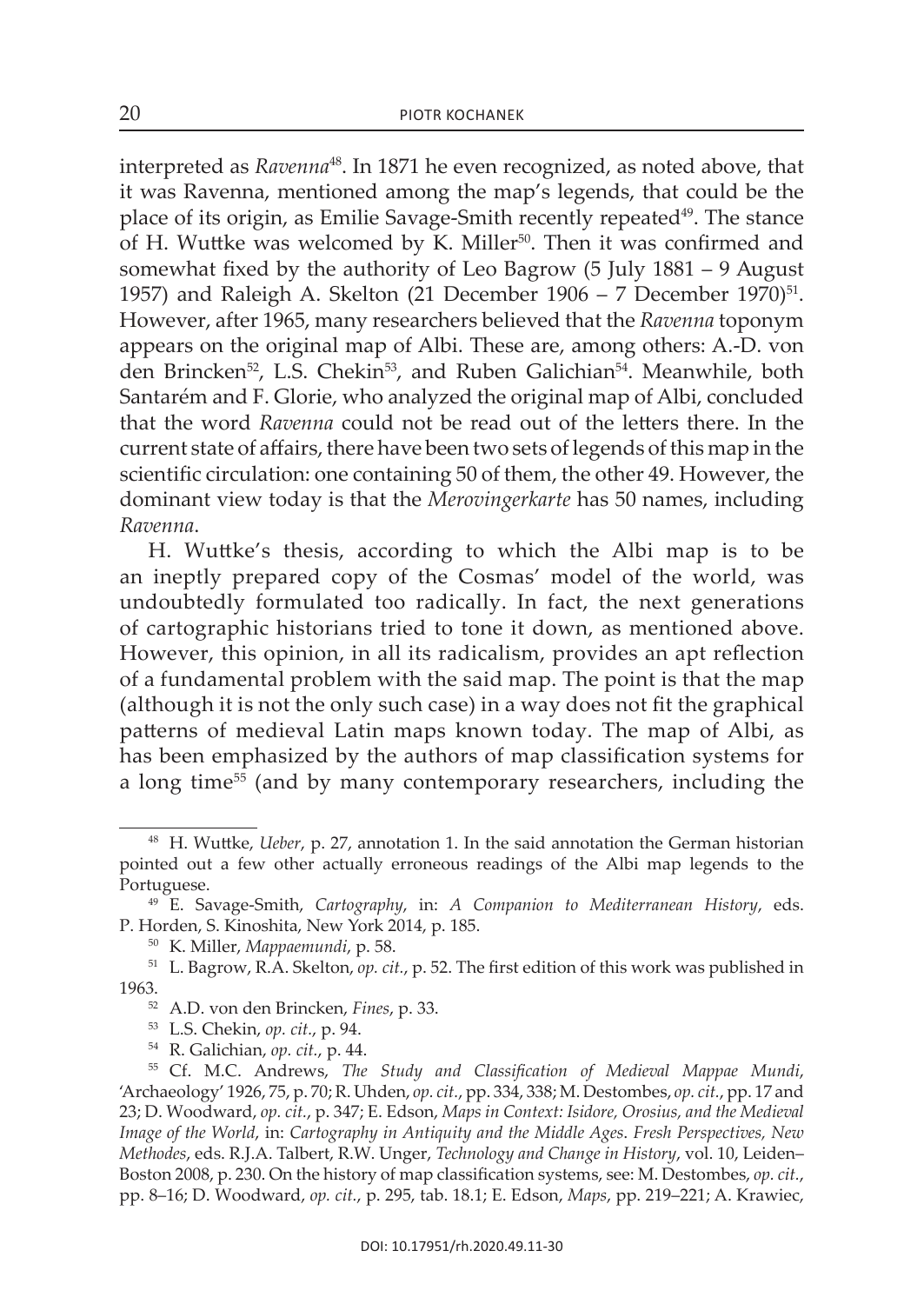above-mentioned A.-D. von den Brincken<sup>56</sup> and Jörg-Geerd Arentzen<sup>57</sup>, Pascal Arnaud<sup>58</sup> and Marjo T. Nurminen<sup>59</sup>, who followed in their footsteps), although it is a map of the ecumene and not of the world, it does not have the characteristics of medieval T–O maps. This is because it does not include the Don (ancient *Tanais*), the river which ancient and medieval geographers considered to be the border between Europe and Asia and which, as we know, played a key role (next to the Nile and the Mediterranean) in the cartographic T-O model. It should also be emphasized that the very shape of the albi map differs from the T–O model (cf. annotation 66).

The map's draftsman was also very sparing in the use of colors. Land has the natural color of the parchment sheet on which the map was drawn. The color of the seas and rivers raises some controversy among researchers. According to Santarém, they are coloured green (cf. annotation 6). This color is confirmed by the above-mentioned (cf. annotation 2) color reproductions of the map of albi. Whereas in 1970 a.-D. von den Brincken stated that seas (including the Red Sea) and rivers are blue (blau) $60$ . The fact is that the green on parchment used by the draftsman lost its original intense color with time and became rather greenish-blue. This is what may have confused Professor Brincken, especially if she obtained her knowledge of the map's colors second-hand, that is, from reproductions. however, this controversy does not change the fact that the map in question was made of two colors: the natural color of the parchment and green. Thanks to this, the draftsman got a strong contrast between the outline of the lands and seas, and in particular between the contour of the Mediterranean sea and the surrounding parts of the ecumene. in this way, the viewer was given a chance to notice a graphical cryptogram, i.e. a caricature of the left profile of a human head (fig. 3), which draftsman gave to this basin. In such a situation, one should look at the map of Albi from a different angle than it has been so far attempted. there are many premises that the diagram of the Mediterranean sea shown on it is the key to a deeper understanding of it, or to reaching its hidden meaning.

*Ciekawość świata w średniowiecznej Polsce. Studium z dziejów geografii kreacyjnej*, Poznań 2010, pp. 64–68.

<sup>56</sup> a.D. von den Brincken, *«...ut describeretur universus orbis»*, pp. 265–266; eadem, *Studien*, p. 99; *Fines*, p. 33. This suggestion can also be found in L. Bagrow, R.A. Skelton, *op. cit.*, p. 54.

<sup>57</sup> J.G. arentzen, *op. cit.*, p. 50.

<sup>58</sup> P. arnaud, *Plurima orbis imago. Lectures conventionnelles des cartes au Moyen Âge*, 'Médiévales' 1990, 18, p. 37.

<sup>59</sup> M.t. nurminen, *op. cit.*, p. 42.

<sup>60</sup> cf. a.D. von den Brincken, *Die Ausbildung,* a table between p. 336 and p. 337; eadem, *Studien*, p. 124.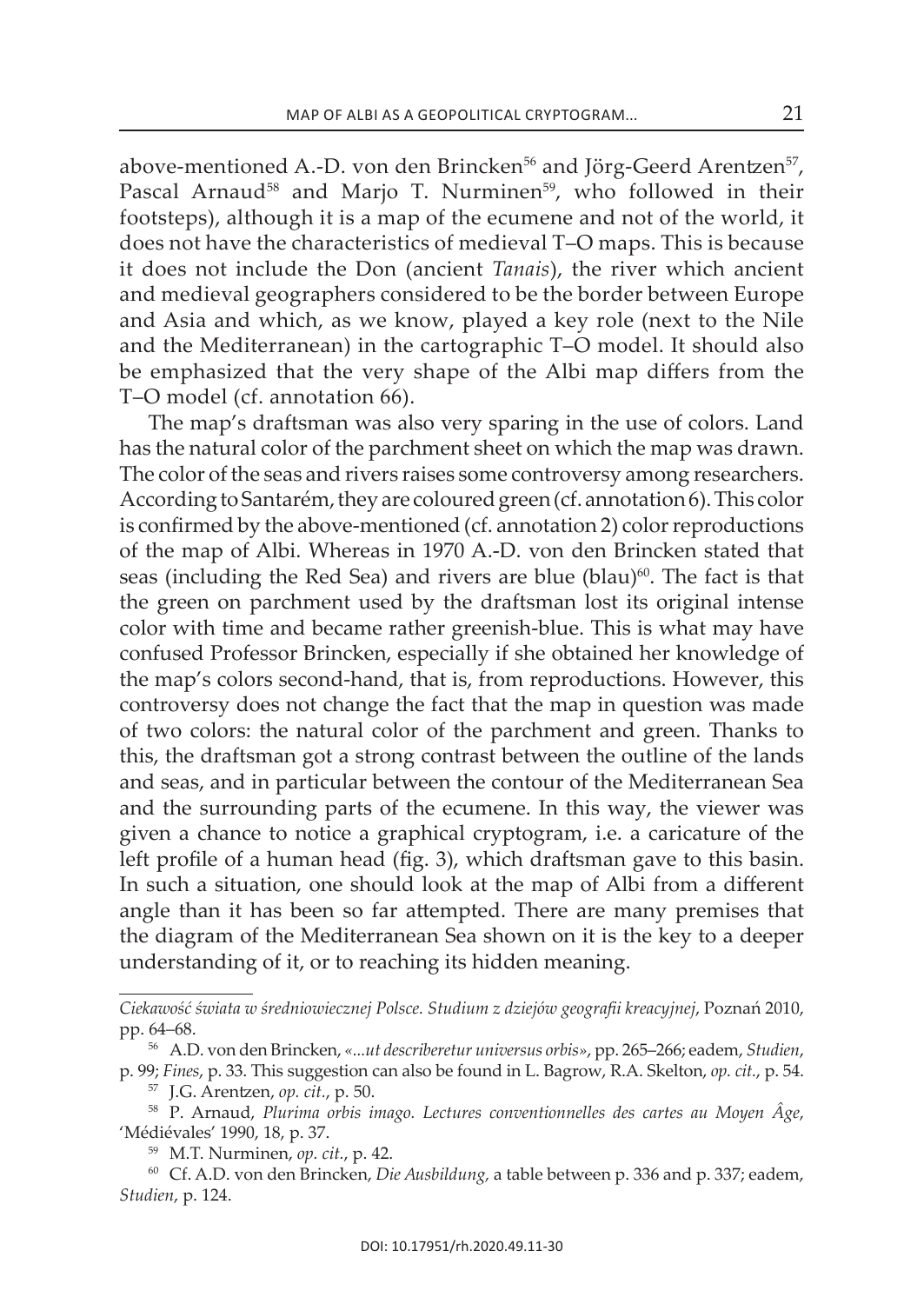This left profile of the human head has a very prominent nose and mouth wide open. The nose is the Black Sea (*Pontum*), and the open mouth forms the Apennine Peninsula (*Italia, Roma*). The outline of the mouth is marked by the large upper lip which is the Adriatic Sea (*Adrias*). The eyes are Crete and cyprus (*Creta, Cypra*), while the large left ear includes two legends: *Iudea* and *Iherusalem*. This diagram clearly shows that the face of the head in question is facing Europe and its ear is facing Asia. The Mediterranean Sea depicted in this way, if it is to be considered a deliberate caricature, forces one to decode this graphical cryptogram. since the head is the main seat of the human senses, it seems fitting to attempt to analyze the schema from this perspective. Let the mouth formed by Italy with Rome be the starting point. It is, therefore, a place that speaks to the rest of Europe. But this speech floats from caricatured lips. The sense of smell, then, is 'the Black Sea nose', cutting deep into the northern parts of the ecumene. You could say that while Europe is spoken to from Rome, the areas north of the Black Sea are examined 'by smell'. However, just like the mouth, the nose also constitutes a caricature. The sense of hearing is needed in the Palestine. The 'Palestinian Ear', with Jerusalem at its center, is listening attentively. The Middle East areas are therefore examined 'by ear'. This suggests that, according to the author of the map, this is where the most important messages come from, those that should be listened to very carefully in order to be learned of and understood properly. the eyes are crete and cyprus. they are facing Europe. It should be emphasized that three of the four senses, i.e. smell, hearing, and sight, are located in the eastern part of the Mediterranean. Only the mouth, the vocal organ and the place where both the sense of taste and food intake are located, are found in the western part of this basin. As a consequence, on the 'sensual' east-west axis the East has a clear advantage. The West has only 'Roman lips' which seem to correspond to 'the ear of Jerusalem'. This may be the link between the news from the Middle east and the line of political directives coming from Rome. It would, therefore, be a kind of an allusion to the then geopolitical situation of the Mediterranean world and the stance of Western Christianity, or more precisely the Roman decision-making center, towards the expansion of Islam. The 'geography of the senses' interpreted in this way seems to indicate that the author of the cartographic caricature in question tried to expose the weakness of Rome, which, in the face of various signals of the

The above 'geography of the senses' is in a way a contradiction of the vignette of Rome on *Tabula Peutingeriana*<sup>61</sup>, the graphical design of which

gravity of the situation, limited itself only to… talking, eating, and drinking.

\*

<sup>&</sup>lt;sup>61</sup> Tabula Peutingeriana. Original Source: Österreichische Nationalbibliothek, Codex Vindobonensis 324 (original size: 6750 x 340 mm; date of creation: 4th century/copy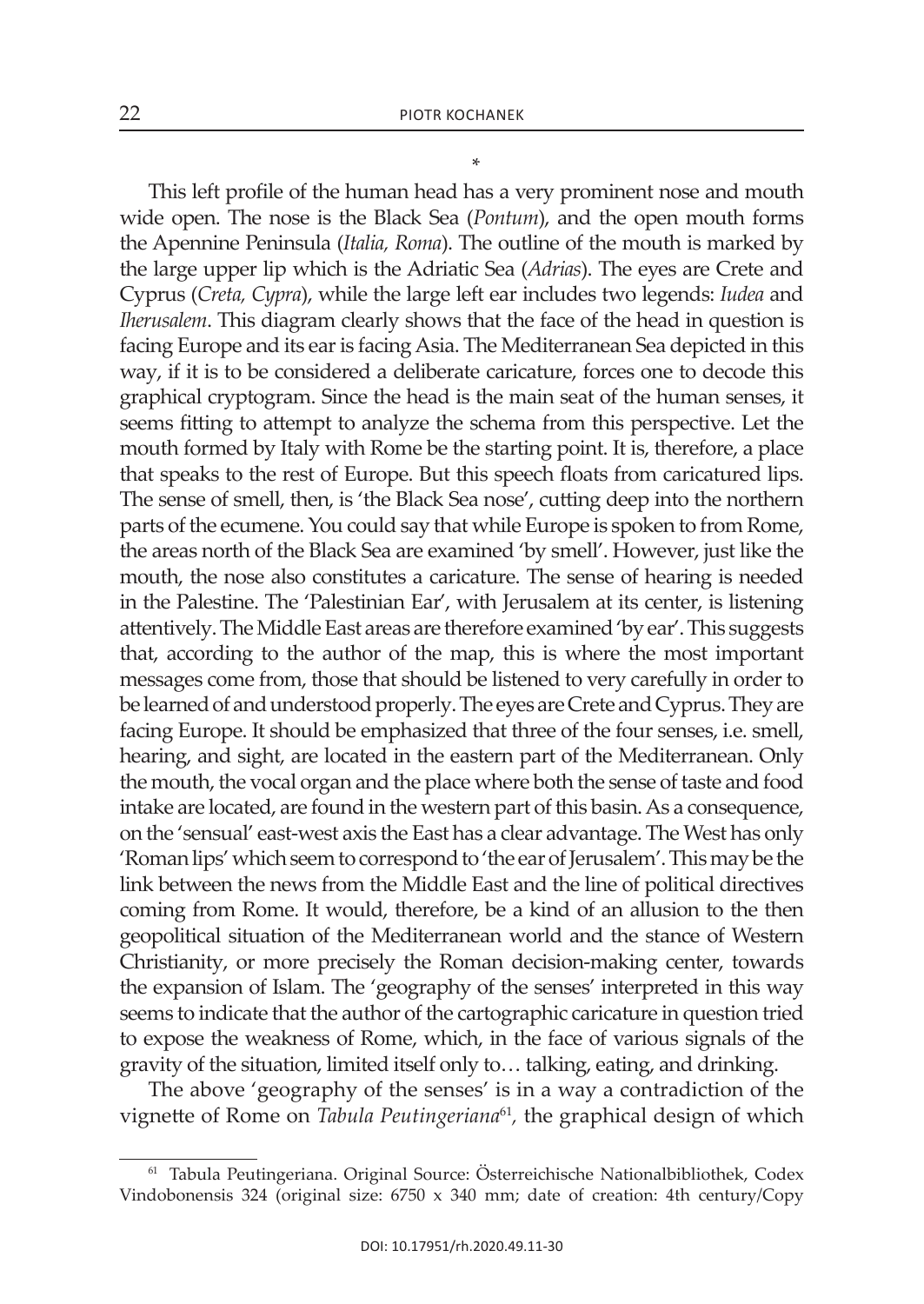seem to suggest that all roads of the empire lead to the metropolis on the Tiber<sup>62</sup>. Thus the latter map underscores Italocentrism, prominent for centuries in Roman imperial propaganda, and the importance of the Eternal City itself. These praises of Italy, well known from ancient literature, were based mainly on the idea of soil fertility and good climatic conditions, and on the thesis about the central location of the apennine Peninsula in the Mediterranean basin, i.e. more generally on the idea of the beauty of this region of Europe, in the broad sense of the term<sup>63</sup>. Meanwhile, the Albi map clearly marginalizes and disparages italy. its author, therefore, rejected the graphical *laus Italiae* in favor of a satirical and realistic depiction of the place and role of the peninsula in his contemporary times. Therefore, it is worth attempting to interpret this cartographic cryptogram even further.

The starting point will be the obvious conclusion that the 'facial' shape of the Mediterranean sea on the albi map repels the viewer with its ugliness. For both the outline of the head and the face are disgusting. This is how the author of the map seems to perceive, what had been proudly referred to only about four centuries earlier as *Mare Nostrum*, uniting the peoples inhabiting its coasts. however, by the time when the map was created, the situation had changed completely. Hence the sea has the shape of a ghostly head. The left profile was not chosen randomly, since the left side was, according to the authority of the Bible, considered to be worse<sup>64</sup>. The face turned towards the North is almost satanic, which corresponds with the appearance of the head as such. It is hard to resist the impression that the Albi map draftsman wanted to express his geopolitical beliefs about the situation of the Mediterranean world in which he lived very clearly. In this variant of interpretation the 'Roman

from 12th/13th century). text of the map's legends: k. Miller, *Die Peutingerische Tafel oder Weltkarte des Castorius*, stuttgart 1916; *Tabula Peutingeriana: Codex Vindobonensis 324*, vol. 1, *Vollständige Faksimile-Ausgabe im Originalformat*, ed. e. Weber, Graz 1976; *Tabula*  Peutingeriana. Die einzige Weltkarte aus der Antike, intr. and comm. M. Rathmann, 2. Aufl., Darmstadt 2017.

<sup>62</sup> cf. P. Kochanek, *Winiety metropolii Pentarchii na mapach średniowiecznych i wczesnonowożytnych*, 'Vox Patrum' 2014, 62, p. 218, annotation 26.

<sup>63</sup> cf. P. Kochanek, *Pesymizm schyłku Republiki Rzymskiej. Idea starzenie się świata i następstwa imperiów*, in: *Veritatem in caritate*, *Księga Jubileuszowa z okazji 70. urodzin Księdza Biskupa Profesora Jana Śrutwy*, eds. w. depo et al., Lublin 2011, pp. 574–578.

<sup>64</sup> on the 'inferiority' of the left side to the right side cf. o. nussbaum, *Die Bewertung*  von rechts und links in der römischen Liturgie, 'Jahrbuch für Antike und Christentum' 1962, 5, pp. 159, 161–162; U. Deitmaring, *Die Bedeutung von rechts und links in theologischen und literarischen Texten bis um 1200*, 'zeitschrift für Deutsches altertum und Deutsche literatur' 1968, 98, pp. 265–292. see also: P. kochanek, a*natole –* D*ysis –* a*rktos –* M*esembria*, 'Vox Patrum' 2008, 52, 1, p. 486, annotation 41; idem, *Schemat Krzyża i Grobu Chrystusa w kartografii średniowiecznej i wczesnonowożytnej*, in: *Święte wizerunki w przekazie Dobrej Nowiny*, ed. n. Widok, opolska Biblioteka teologiczna, vol. 161, opole 2017, p. 140 and annotation 30.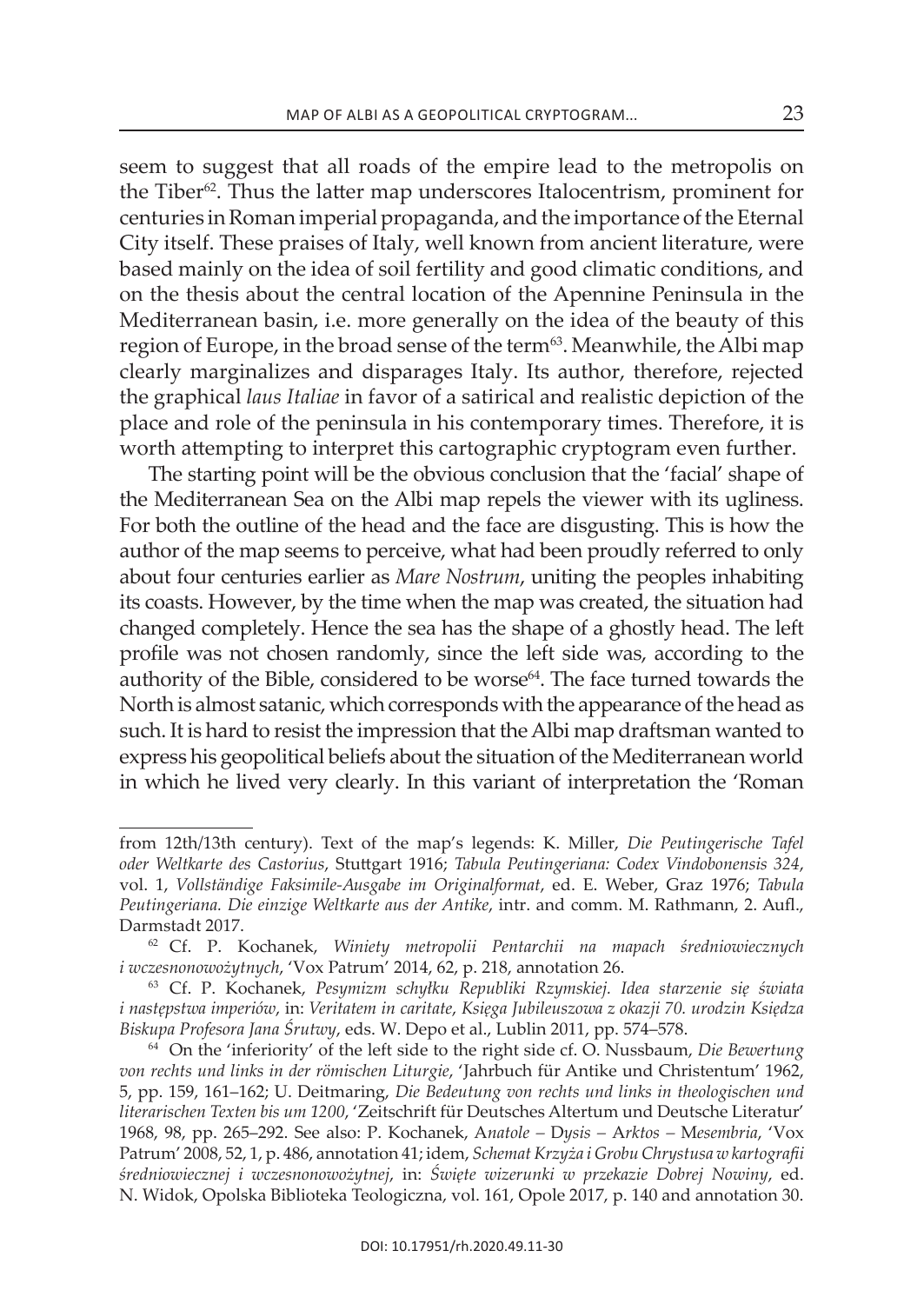lips' directing their message towards the North, that is towards the diabolical – in the Christian sense – side of the world, appear even as a mouthpiece of satan. such an approach raises the question of who and why could perceive Rome in such categories in the 8th or 9th century.

It is known that the map was most likely created in Spain or Septimania<sup>65</sup>, i.e. in southern France, between Garonne and the Rhone. Those lands in the 8th century were temporarily ruled by the followers of islam. its author was undoubtedly a christian, perhaps a Benedictine monk. in fact, the Albi map seems to relate to two issues. On the one hand, it presents the ecumene as such, which is (literally) a graphical frame for the head portrait mentioned above<sup>66</sup>. On the other hand, it seems to be a graphical criticism of relations prevailing in small areas that were still in the hands of Christians at that time. Turned to the left, and geographically speaking to the north, the face looks at the traditional, as already mentioned, symbol of evil, towards the frosty land of satan. it should also be recalled at this point that the North and its inhabitants have always been, in the opinion of the Mediterranean peoples, cruel and dull barbarians<sup>67</sup>. Consequently, the faced turned toward the North suggests a regression of civilization, and even a return to the original state of humanity's barbarity. This belief corresponds to the biblical vision of the enemy from the North, embodied

<sup>65</sup> cf. F. Glorie, *op. cit.*, p. 468; P. arnaud, *op. cit.*, p. 37; P. Gautier Dalché, *op. cit.*, p. 758, annotation 166; i. Baumgärtner, die wahrnehmung Jerusalem auf mittelalterlichen Weltkarten, in: *Jerusalem im Hoch- und Spätmittelalter: Konflikte und Konfliktbewältigung – Vorstellungen und Vergegenwärtigungen*, eds. D. Bauer, K. herbers, n. Jaspert, *Campus historische Studien,* vol. 29, Frankfurt am Main 2001, p. 279; F. Michelet, *Centrality, Marginality and Distance: Britain's Changing Location on the Map of the World*, in: *The Space of English*, eds. D. spurr, c. tschichold, tübingen 2005, p. 58; l.s. chekin, *op. cit.*, p. 93; n. lozovsky, *The Uses of Classical History and Geography in Medieval St Gall*, in: *Mapping Medieval Geographies. Geographical Encounters in the Latin West and Beyond, 300*–*1600*, ed. K.D. lilley, cambridge 2013, p. 76, annotation 34; s. Pinet, *op. cit.*, p. 148, annotation 26.

<sup>66</sup> J.G. arentzen, *op. cit.*, p. 50, believes that the outline of the ecumene on the albi map has the shape of a horseshoe, an opinion repeated by, among others: Fabienne Michelet (idem, op. cit., p. 59), Leonid S. Chekin (idem, op. cit., p. 93), Paul D.A. Harvey (idem, *Medieval Maps of the Holy Land*, London 2012, p. 11) and simon Pinet (idem, *op. cit.*, p. 148, annotation 26). Whereas A.D. von den Brincken, *Fines*, p. 33, sees an inverted U in the shape of the ecumene. this pattern is repeated by ingrid Baumgärtner (eadem, *op. cit.*, p. 279).

 $67$  I have compiled the ancient and medieval sources on this subject in: P. Kochanek, *Die Vorstellung vom Norden und der Eurozentrismus. Eine Auswertung der patristischen und mittelalterlichen Literatur*, in: *Veröffentlichungen des Instituts für Europäische Geschichte Mainz. Abteilung für Abendländische Religionsgeschichte* vol. 205, Mainz 2004, pp. 226–227, annotation 234; idem, *Etnomedycyna hippokratejska a geopolityczna myśl grecka w V w. p.n.e.*, in: *Kontrowersje dyskursywne. Między wiedzą specjalistyczną a praktyką społeczną*, eds. a. Jabłoński, J. szymczyk, M. zemła, *Studia nad Wiedzą*, vol. 4, Lublin 2012, pp. 36–38, annotations 34–35.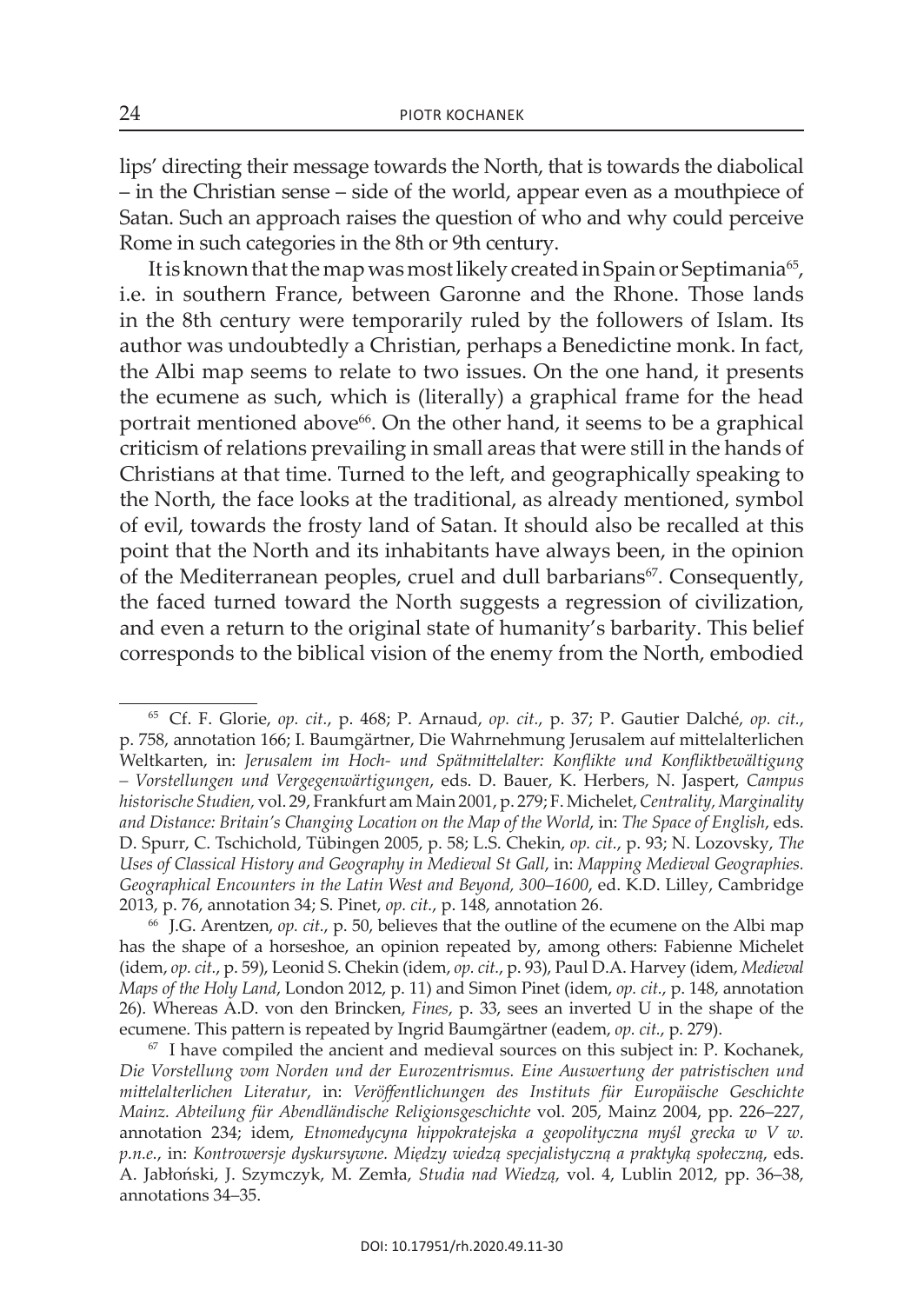by Gog and his savage hordes (Ezek 38–39)<sup>68</sup>. The betrayal of God as the cause of this state of affairs is almost an imposing punch line that the map maker probably wanted to smuggle. Therefore, on the one hand, it is a reflection on the situation of the then Christian world, which was systematically and quickly diminishing as far as its geographical range is concerned; and on the other hand, it is a way of presenting not only the scale but also the causes of the successes of the islamic offensive: christians have turned away from God, and the punishment for this is the expansion of the Muslim world. The author's reasoning seems to be very close to one of the basic theses of Augustine (13 November 354 – 28 August 430), the master of Orosius, expressed in his *De civitate Dei*, according to whom the victorious invasions of barbarians falling on individual nations are not the result of force these invaders possessed, but the result of the internal weakness of a given state. This, in turn, has its source in religious and moral decline. Thus, it was not the strength of Islam, but the weakness of christian europe that led to this situation. the blame lies with those in danger, not with the aggressor. The latter is only the punishing hand of Providence, or a kind of 'scourge of God'. the author of the map makes a kind of graphical examination of conscience and tries to persuade the viewer of his image/vision of the ecumene to such a stance. This element suggests that the map's graphical design may be an expression of the personal beliefs of an anonymous priest or learned monk – the alleged author of the map. His extremely critical views on the Roman center of the Christian remnants of the ecumene are striking. The author of the map recognized Rome as the main perpetrator of the situation, because the signals coming from the Middle East for a long time had not been understood there. Such an approach should not come as a surprise, as both the author of the Albi Map and St Augustine operated in similar historical contexts, when the barbarian onslaught was flooding the Christian world.

however, the 'Jerusalem ear' can also have another function. it can be interpreted as an indication of a way out of the situation. One just needs to listen to the words of Christ who once spread the Good News in distant Palestine. in this sense, the pair of legends *Iudea* and *Iherusalem* would oppose the terms *Italia* and *Roma*. With Palestine under the dominion of the islam followers, this opposition was a potential call for a spiritual, evangelical renewal akin to what the Benedictine congregation of cluny would soon propose to Europe. Could the author of the map have been

<sup>&</sup>lt;sup>68</sup> On the graphical presentation of this problem in cartography, cf. P. Kochanek, *Klauzura północno-wschodniej Azji na mapach średniowiecznych i wczesnonowożytnych*, 'Vox Patrum' 2016, 65, pp. 211–344.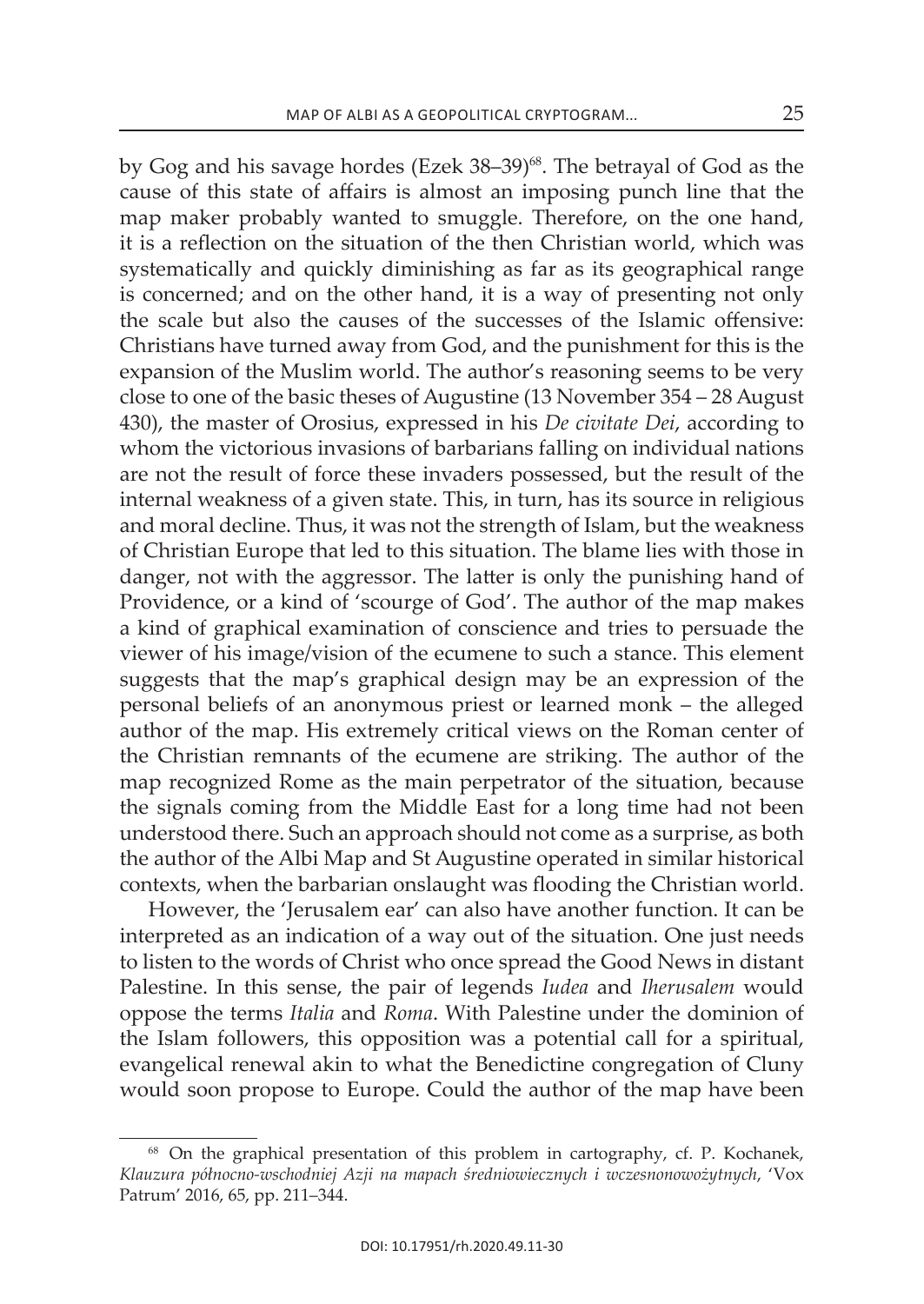a clergyman who diagnosed the geopolitical situation at that time from the perspective of Christian ethical and moral ideals? The essence of this diagnosis would be to return to life in the spirit of Christ's Gospel<sup>69</sup>.

\*

as an epilogue to the above analyses it should be recalled that the history of cartography can indicate many examples of anthropomorphic maps<sup>70</sup>. The most famous are those by Opicinusa de Canistris  $(1296 - ca. 1353)^{71}$ . however, the albi map is not considered a map with anthropomorphic features at all. it seems, however, that it has all the features of such a map, as presented in the course of the above arguments.

(translated by LINGUA LAB)

# **REFERENCES**

**archival sources**

Österreichische Nationalbibliothek: codex Vindobonensis, ref. no. 324.

# **Printed sources**

*Biblia Tysiąclecia*, 2nd edition, Poznań–warszawa 1971. Geographi Latini Minores, coll. A. Riese, Heilbronn 1878 (reprint: Hildesheim 1964). Glorie F., *Mappa mundi e codice Albigensi 29*, in: *Itineraria et alia geographica. Corpus Christianorum. Series Latina*, vol. 175, turnholti 1965.

 $69$  When analyzing the map in question from a completely different perspective, i.e. without paying attention to the caricature encoded in its graphical design, one can reach a completely different conclusions. Cf. E. Edson, *The Oldest World Maps: Classical Sources of Three VIIIth Century Mappaemundi, Ancient World*, 1993, 24, 2, p. 177. 'the map would have been as useful a reference work as the chronicle or the dictionary'.

<sup>70</sup> cf. P. Kochanek, *Kartografia antropomorficzna a europejska ideologia hierarchii narodów*, in: *Kreowanie społeczeństwa niewiedzy*, eds. a. Jabłoński, J. szymczyk, M. zemła, *Studia nad Wiedzą*, vol. 7, Lublin 2015, pp. 101–159.

 $71$  The maps by Opicinus de Canistris have survived in the Vatican Library in two codices: 1) Cod. Pal. Lat. 1993, published by Richard Salomon (22 April 1884 – 3 February 1966), cf. R. Salomon, *Opicinus de Canistris. Weltbild und Bekenntnisse eines avignonesischen Klerikers des 14. Jahrhunderts*, 1. Bd.: *Textband*, 2. Bd.: *Tafelband*, studies of the Warburg institute i a-B, London 1936; 2) Cod. Vat. Lat. 6435, published by Muriel Laharie (1947– 2015), cf. M. Laharie, *Le journal singulier d'Opicinus de Canistris (1337 – vers 1341): Vaticanus*  Latinus 6435, vol. 1-2, Studi e Testi, vol. 447-448, Città del Vaticano 2008. See also: M. Laharie, Les cartes anthropomorphes d'Opicinus de Canistris (1337), in: *Géographes et voyageurs au Moyen Âge*, eds. H. Bresc, i. tixier du Mesnil, Paris 2010, pp. 67–87; k. whittington, *Body – Worlds. Opicinus de Canistris and the Medieval Cartographic Imagination*, in: *Studies and Texts*, vol. 186, toronto 2014; P. Kochanek, *Kartografia*, pp. 109–111.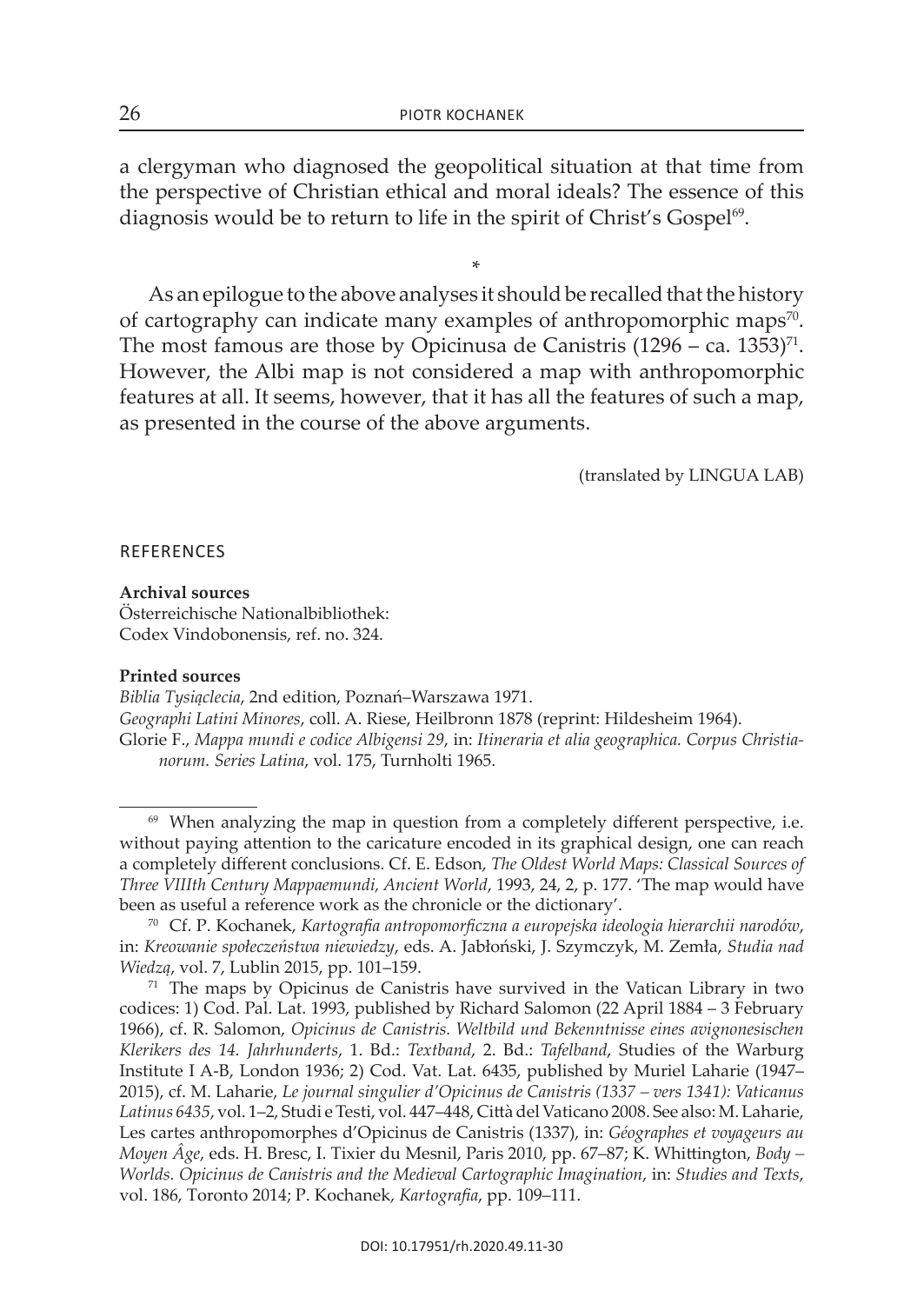## **studies**

andrews M.c., *The Study and Classification of Medieval Mappae Mundi*, 'archaeology' 1926, 75.

- arentzen J.G., *Imago mundi cartographica. Studien zur Bildlichkeit mittelalterlicher Welt- uns Ökumenekarten unter besonderer Berücksichtigung des Zusammenwirkens von Text und Bild*, 'Münstersche Mittelalter-schriften' 1984, 53.
- arnaud P., *Plurima orbis imago. Lectures conventionnelles des cartes au Moyen Âge*, 'Médiévales' 1990, 18.
- Bagrow L., Skelton R.A., *Meister der Kartographie*, 5. Aufl., Berlin 1985.
- Baumgärtner i., *Die Wahrnehmung Jerusalem auf mittelalterlichen Weltkarten*, in: *Jerusalem im Hoch- und Spätmittelalter: Konflikte und Konfliktbewältigung – Vorstellungen und Vergegenwärtigungen*, eds. D. Bauer, K. herbers, n. Jaspert, *Campus historische Studien*, vol. 29, Frankfurt am Main 2001.
- Brincken a.D. von den, *Mappa mundi und Chronographia. Studien zur imago mundi des abendländischen Mittelalters*, 'deutsches archiv für erforschung des Mittelalters' 1968, 24.
- Brincken a.D. von den, *Die Ausbildung konventioneller Zeichen und Farbgebungen in der Universalkartographie des Mittelalters*, 'archiv für Diplomatik. schriftgeschichte, siegelund Wappenkunde' 1970, 16.
- Brincken A.D. von den, '...ut describeretur universus orbis'. Zur Universalkartographie des Mittelalters, in: Methoden in Wissenschaft und Kunst des Mittelalters, ed. A. Zimmermann, 'Miscellanea Mediaevalia' 1970, 7.
- Brincken a.D. von den, *Weltbild der lateinischen Universalhistoriker und -kartographen*, in: *Popoli e paesi nella cultura altomedievale, Spoleto, 23*–*29 aprile 1981*, 'settimane di studi del centro italiano di studi sull'alto Medioevo' 1983, 29, 1.
- Brincken a.D. von den, *Fines Terrae*. *Die Enden der Erde und der vierte Kontinent auf mittelalterlichen Weltkarten*, 'schriften der Monumenta Germaniae historica' 1992, 36.
- Brincken a.D. von den, *Roma nella cartografia medievale (secoli IX*–*XIII)*, in: *Roma antica nel Medioevo. Mito, rappresentazioni, sopravvivenza nella 'Respublica Christiana' dei secoli IX*– *XIII*, atti della Quattordecima settimana internazionale di studio, Mendola, 24–28 agosto 1998, Milano 2001.
- Brincken a.D. von den, *Herausragende Plätze der antiken Geschichte im Bild der mittelalterlichen Ökumene-Karte (9. bis beginnendes 14. Jahrhundert)*, in: *Geschichtsdeutung auf alten Karten. Archäologie und Geschichte*, ed. D. unverhau, *Wolfenbütteler Forschungen*, vol. 101, Wiesbaden 2003.
- Brincken a.D. von den, *Beobachtungen zum geographischen Berichtshorizont der lateinischen Weltchronistik*, in: *Iulius Africanus und die christliche Weltchronistik*, ed. M. wallraff, 'texte und Untersuchungen zur Geschichte der altchristlichen Literatur' 2006, 157.
- Brincken A.D. von den, *Jerusalem on Medieval Mappaemundi: A Site Both Historical and Eschatological*, in: *The Hereford World Map: Medieval World Maps and Their Context*, ed. P.D.a. harvey, london 2006.
- Brincken a.D. von den, *Studien zur Universalkartographie des Mittelalters*, in: *Veröffentlichungen des Max-Planck-Instituts für Geschichte*, ed. th. szabó, vol. 229, Göttingen 2008.
- *Cartography in Antiquity and the Middle Ages. Fresh Perspectives, New Methodes*, eds. r.J.a. talbert, r.W. unger, *Technology and Change in History*, vol. 10, Leiden–Boston 2008.
- *Catalogue général des manuscrits des bibliothèques publiques des départements*, vol. 1, Paris 1849.
- chekin l.s., *Northern Eurasia in Medieval Cartography. Inventory, Text, Translation, and Com*mentary, 'Terrarum Orbis' 2006, 4.
- Deitmaring U., Die Bedeutung von rechts und links in theologischen und literarischen Texten bis *um 1200*, 'zeitschrift für Deutsches altertum und Deutsche literatur' 1968, 98.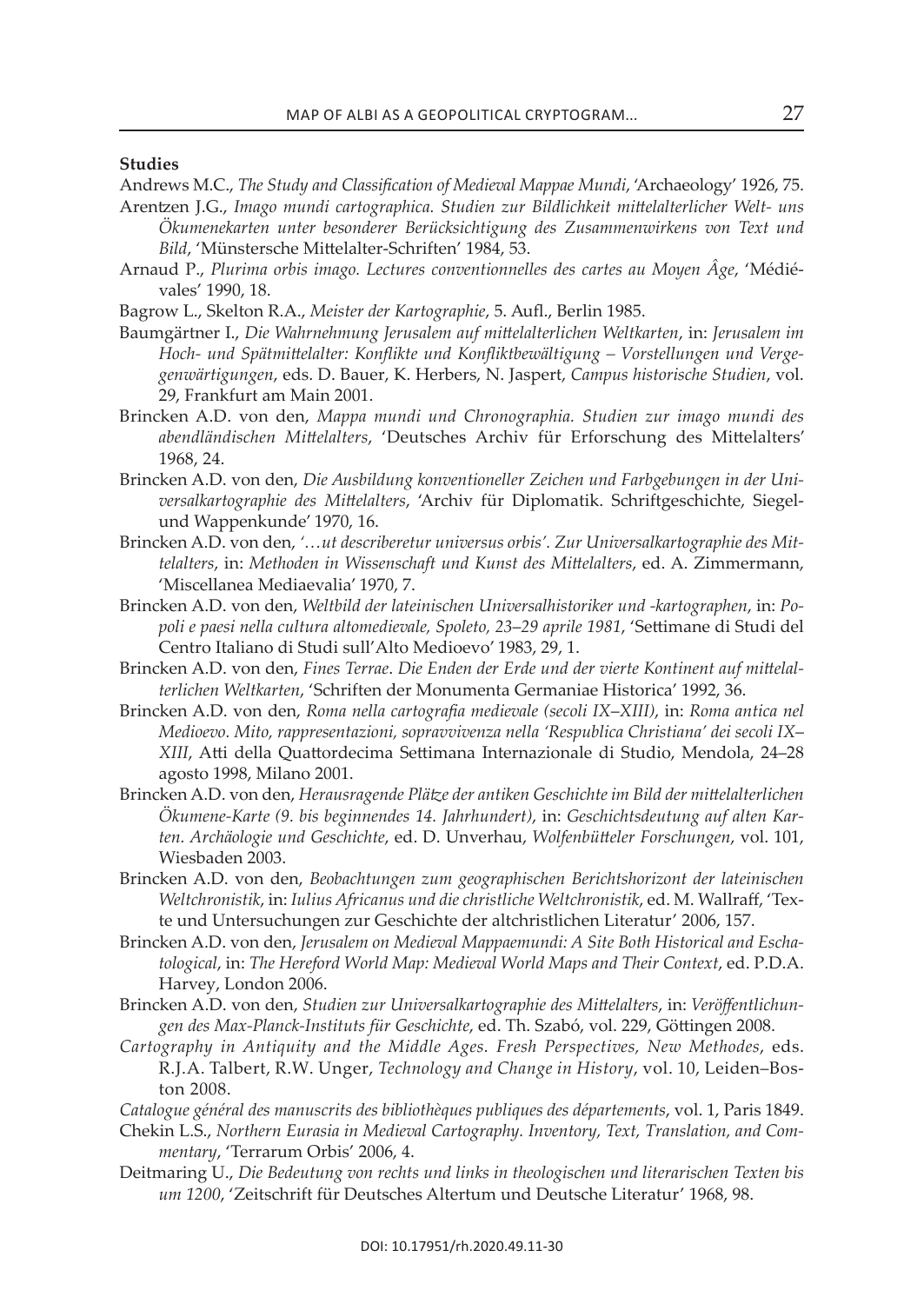- Deluz ch., *Une image du monde. La géographie dans l'Occident médiéval (V<sup>e</sup>* –*XV<sup>e</sup> siècle)*, in: *La terre. Connaissance, représentations, mesure au Moyen Âge*, ed. P. Gautier Dalché, *L'Atelier du Médiéviste*, vol. 13, turnhout 2013.
- Destombes M., *Mappemondes A.D. 1200*–*1500. Catalogue prepare par la Commission des Cartes Anciennes de l'Union Géographique Internationale*, 'Monumenta cartographica Vetustioris Aevi I' 1964, 46, 22, 1.
- Edson E., *The Oldest World Maps: Classical Sources of Three VIIIth Century Mappaemundi*, 'Ancient World' 1993, 24, 2.
- Edson E., Maps in Context: Isidore, Orosius, and the Medieval Image of the World, in: Cartography in Antiquity and the Middle Ages. Fresh Perspectives, New Methodes, eds. R.J.A. Talbert, R.W. Unger, *Technology and Change in History*, vol. 10, Leiden–Boston 2008.
- Galichian R., Countries South of the Caucasus in Medieval Maps. Armenia, Georgia and Azerbai*jan*, london 2007.
- García aráez h., *Los mapamundis de los Beatos. Origen y características principales*, 'Miscelánea Medieval Murciana' 1993–1994, 18.
- Gautier Dalché P., *De la glose à la contemplation. Place et fonction de la carte dans les manuscrits du haut Moyen Âge*, in: *Testo e imagine nell'Alto Medioevo, 15*–*21 aprile 1993*, vol. 2, *Settimane di Studio del Centro Italiano di Studi sull'Alto Medioevo*, vol. 41/2, spoleto 1994.
- harvey P.D.a., *Medieval Maps of the Holy Land*, london 2012.
- hoogvliet M., *Pictura et scriptura. Textes, images et herméneutique des mappae mundi (XIII<sup>e</sup> XVI<sup>e</sup> siècle)*, in: *Terrarum Orbis*, vol. 7, turnhout 2007.
- Kochanek P., *Die Vorstellung vom Norden und der Eurozentrismus*. *Eine Auswertung der patristischen und mittelalterlichen Literatur*, in: *Veröffentlichungen des Instituts für Europäische Geschichte Mainz. Abteilung für Abendländische Religionsgeschichte* vol. 205, Mainz 2004.
- Kochanek P., a*natole*  d*ysis*  a*rktos*  M*esembria*, 'Vox Patrum' 2008, 52, 18.
- Kochanek P., *Pesymizm schyłku Republiki Rzymskiej*. *Idea starzenie się świata i następstwa imperiów*, in: *Veritatem in caritate, Księga Jubileuszowa z okazji 70. urodzin Księdza Biskupa Profesora Jana Śrutwy*, eds. W. Depo et al., lublin 2011.
- Kochanek P., *Etnomedycyna hippokratejska a geopolityczna myśl grecka w V w*. *p*.*n*.*e*., in: *Kontrowersje dyskursywne. Między wiedzą specjalistyczną a praktyką społeczną*, eds. a. Jabłoński, J. szymczyk, M. zemła, *Studia nad Wiedzą*, vol. 4, lublin 2012.
- Kochanek P., *Winiety metropolii Pentarchii na mapach średniowiecznych i wczesnonowożytnych*, 'Vox Patrum' 2014, 62.
- Kochanek P., *Kartografia antropomorficzna a europejska ideologia hierarchii narodów*, in: *Kreowanie społeczeństwa niewiedzy*, eds. a. Jabłoński, J. szymczyk, M. zemła, *Studia nad Wiedzą*, vol. 7, lublin 2015.
- Kochanek P., *Klauzura północno-wschodniej Azji na mapach średniowiecznych i wczesnonowożytnych*, 'Vox Patrum' 2016, 65.
- Kochanek P., *Schemat Krzyża i Grobu Chrystusa w kartografii średniowiecznej i wczesnonowożytnej*, in: *Święte wizerunki w przekazie Dobrej Nowiny*, ed. n. Widok, opolska Biblioteka Teologiczna, vol. 161, Opole 2017.
- Kominko M., *The Map of Cosmas, the Albi Map and the Tradition of Ancient Geography*, 'Mediterranean Historical Review' 2005, 20.
- Krawiec A., Ciekawość świata w średniowiecznej Polsce. Studium z dziejów geografii kreacyjnej, Poznań 2010.
- laharie M., *Le journal singulier d'Opicinus de Canistris (1337* – *vers 1341): Vaticanus Latinus 6435*, vol. 1–2, *Studi e Testi*, vol. 447–448, Città del Vaticano 2008.
- laharie M., *Les cartes anthropomorphes d'Opicinus de Canistris (1337)*, in: *Géographes et voyageurs au Moyen Âge*, sous la dir. d'h. Bresc et d'i. tixier du Mesnil, Paris 2010.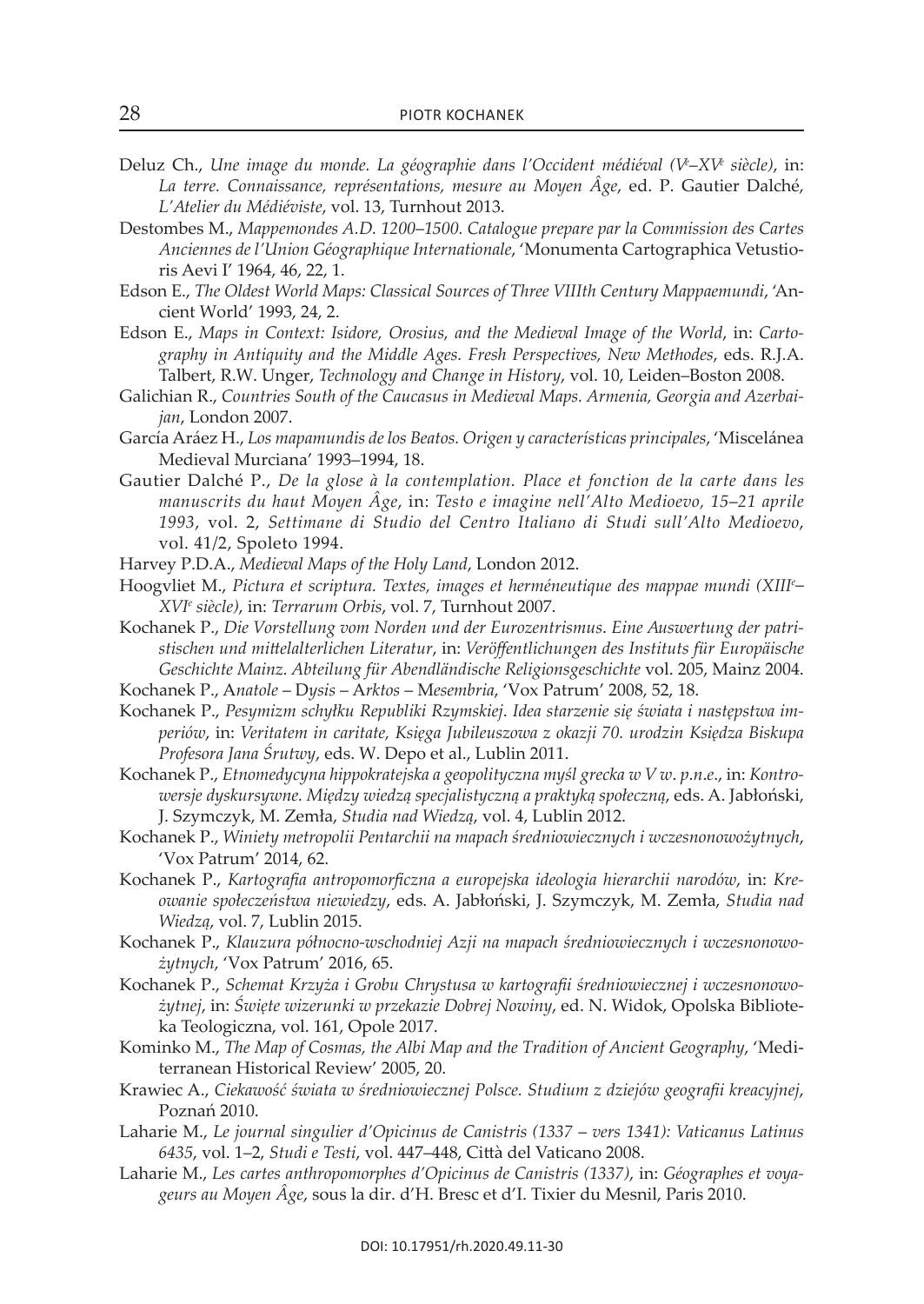lelewel J., *Géographie du Moyen Âge. Atlas*, Bruxelles 1849.

- lelewel J., *Géographie du Moyen Âge*, vol. 1, Bruxelles 1952 (reprint: amsterdam 1966).
- libri G., *Notices des manuscrits de quelques bibliothèques des départements*, Paris 1842.
- lozovsky n., *The Uses of Classical History and Geography in Medieval St Gall*, in: *Mapping Medieval Geographies. Geographical Encounters in the Latin West and Beyond, 300*–*1600*, ed. K.D. lilley, cambridge 2013.
- Marinelli G., *La geografia e i Padri della Chiesa*, 'Bolletino della società Geografica italiana' 1882, 16, 5–7 (separatum: Roma 1882).
- Marinelli G., *Die Erdkunde bei den Kirchenvätern*, transl. l. neumann, leipzig 1884.
- Michelet F., *Centrality, Marginality and Distance: Britain's Changing Location on the Map of the World*, in: *The Space of English*, eds. D. spurr, c. tschichold, spell 17, tübingen 2005.
- Miller K., *Mappaemundi. Die ältesten Weltkarten*, iii. heft, *Die kleineren Weltkarten*, stuttgart 1895. Miller K., *Die Peutingerische Tafel oder Weltkarte des Castorius*, stuttgart 1916.
- nurminen M.t., *Die Welt in Karten. Meisterwerke der Kartographie*, transl. G. Beitscher, G. seidel, Darmstadt 2017.
- nussbaum o., *Die Bewertung von rechts und links in der römischen Liturgie*, 'Jahrbuch für antike und christentum' 1962, 5.
- Pinet s., *The Task of the Cleric. Cartography, Translation, and Economics in Thirteenth-Century Iberia*, Toronto 2016.
- salomon r., *Opicinus de Canistris. Weltbild und Bekenntnisse eines avignonesischen Klerikers des 14. Jahrhunderts*, 1 Band, *Textband*, 2 Band, *Tafelband*, *Studies of the Warburg Institute I A-B*, london 1936.
- santarém M.F. le Vicomte de, *Atlas composé de mappemondes, de portolans et de cartes hydrographiques et historiques depuis le VI<sup>e</sup> jusqu'au XVII<sup>e</sup> siècle*, Paris 1849 (= *Atlas de Santarém.*  Facsimile of the Final Edition, Amsterdam 1985).
- santarém M.F. le Vicomte de, *Essai sur l'histoire de la cosmographie et de la cartographie pendant le Moyen-Âge*, vol. 2, Paris 1850.
- savage-smith e., *Cartography*, in: *A Companion to Mediterranean History*, eds. P. horden, s. Kinoshita, New York 2014.
- sijmons a.h., Wallis h., *Atlas de Santarém. Fascimile of the Final Edition 1849. Explanatory Notes*, amsterdam 1985.
- Simar Th., La Géographie de l'Afrique centrale dans l'antiquité et moyen âge, 'Révue Congolaise' 1912–1913, 3 (separatum: Bruxelles 1912).
- strzelczyk J., *Gerwazy z Tilbury. Studium z dziejów uczoności geograficznej w średniowieczu*, in: *Monografie z Dziejów Nauki i Techniki*, vol. 66, wrocław–warszawa 1970.
- *Tabula Peutingeriana: Codex Vindobonensis 324*, vol. 1, *Vollständige Faksimile-Ausgabe im Origi*nalformat, ed. E. Weber, Graz 1976.
- Tabula Peutingeriana. Die einzige Weltkarte aus der Antike, ed. M. Rathmann, 2. Aufl., Darmstadt 2017.
- uhden r., *Zur Herkunft und Systematik der mittelalterlichen Weltkarten*, 'Geographische zeitschrift' 1931, 37.
- Whittington K., *Body Worlds. Opicinus de Canistris and the Medieval Cartographic Imagination*, in: *Studies and Texts*, vol. 186, Toronto 2014.
- Woodward D., *Medieval Mappaemundi*, in: *The History of Cartography*, vol. 1, *Cartography in Prehistoric, Ancient, and Medieval Europe and the Mediterranean*, eds. J.B. harley, D. woodward, Chicago–London 1987.
- wuttke H., *Ueber Erdkunde und Karten des Mittelalters*, Leipzig 1853 (= 'serapeum' 1853, 14).
- wuttke H., *Die Karten der seefahrenden Völker Südeuropas bis zum ersten Druck der Erdbeschreibung des Ptolemäus. Zur Geschichte der Erdkunde im letzten Drittel des Mittelalters*, Dresden 1871 (reprint: Amsterdam 1961).